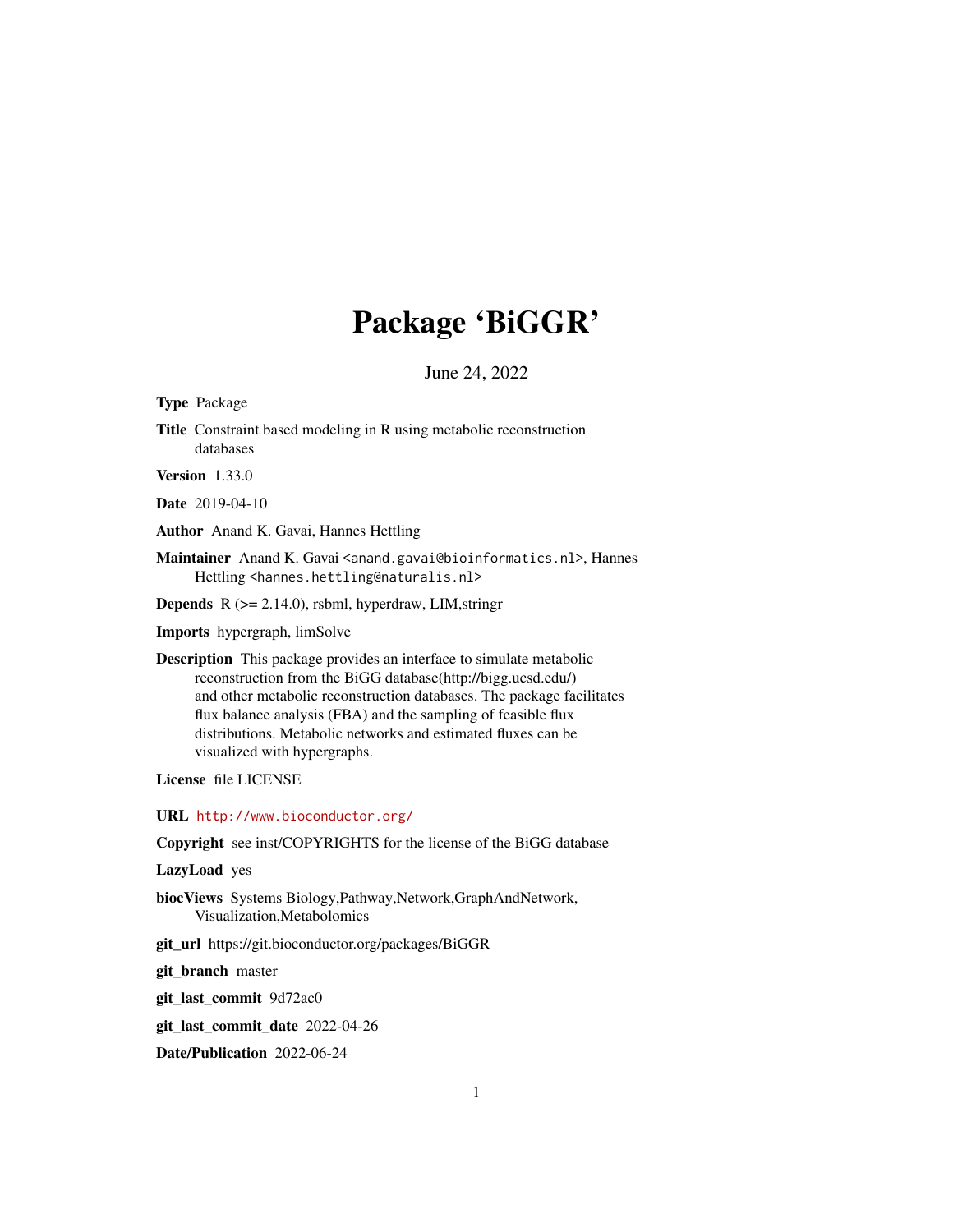# <span id="page-1-0"></span>R topics documented:

|       |                            | $\overline{2}$ |
|-------|----------------------------|----------------|
|       |                            | 5              |
|       |                            | 6              |
|       |                            | 8              |
|       | $buildSBMLFromReactionIDs$ | 9              |
|       |                            | <b>10</b>      |
|       |                            | 12             |
|       |                            | 13             |
|       |                            | 14             |
|       |                            | 16             |
|       |                            | 17             |
|       |                            | 18             |
|       |                            | 19             |
|       |                            | 20             |
|       |                            | 21             |
|       |                            | 21             |
|       |                            | 22             |
|       |                            | 23             |
|       |                            | 24             |
|       |                            | 25             |
|       |                            | 27             |
|       |                            | 28             |
|       |                            | 29             |
|       |                            | 31             |
|       |                            | 32             |
|       |                            | 33             |
|       |                            | 34             |
|       |                            | 35             |
|       |                            | 36             |
| Index |                            | 39             |

BiGGR-package *Creates an interface to the BiGG database, provides a framework for simulation and produces flux graphs*

## Description

This package provides an interface to simulate metabolic reconstruction from the BiGG database(http://bigg.ucsd.edu/) and other metabolic reconstruction databases. The package aids in performing flux balance analysis (FBA). Metabolic networks and estimated fluxes can be visualized using hypergraphs.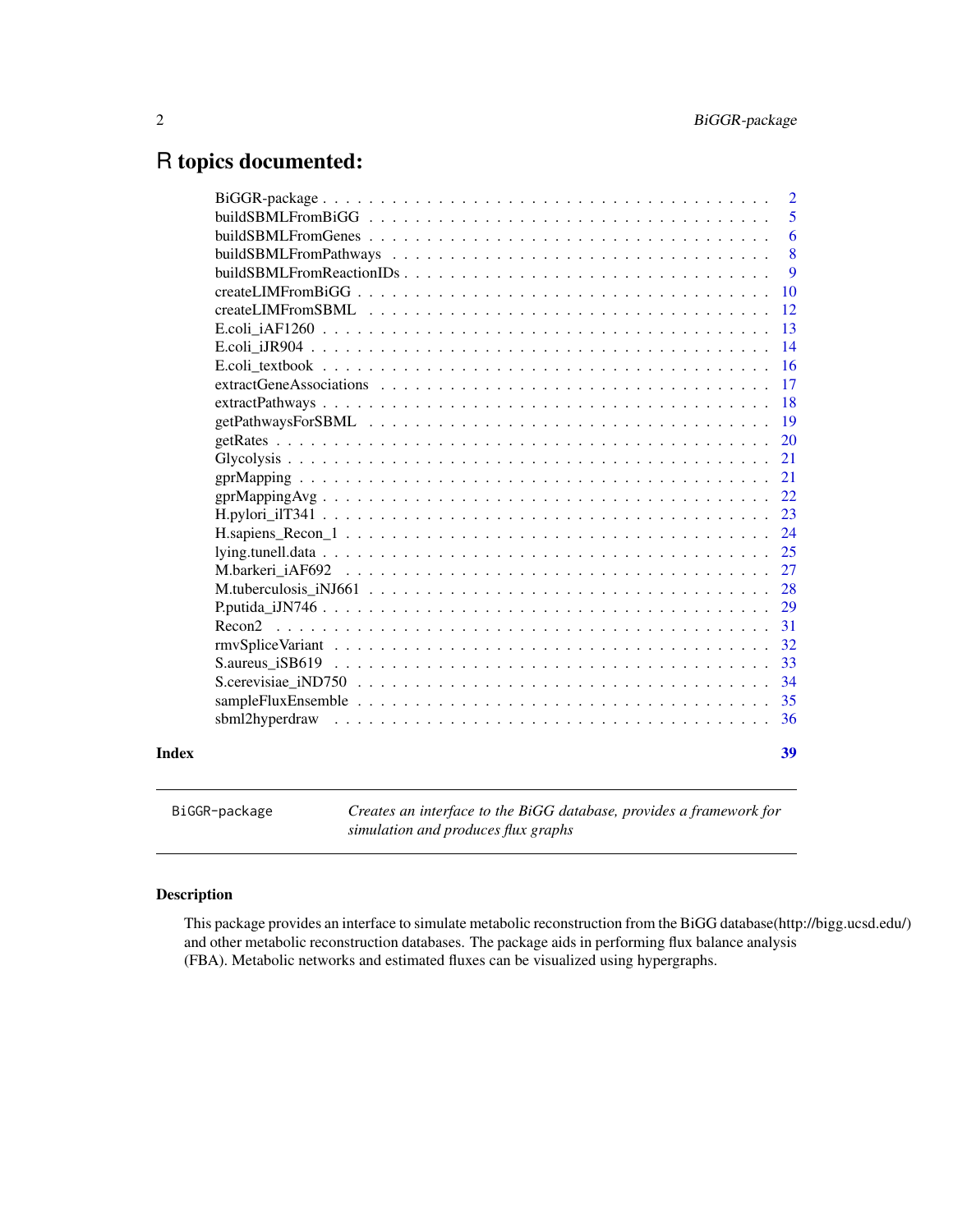## Details

| <b>BiGGR</b>                                             |
|----------------------------------------------------------|
| Package                                                  |
| 0.99.0                                                   |
| 2013-07-10                                               |
| $R$ ( $\geq$ 2.14.0), rsbml, hyperdraw, LIM              |
| hypergraph                                               |
| $GPL (=2)$                                               |
| http://www.bioconductor.org/                             |
| see inst/COPYRIGHTS for the license of the BiGG database |
| NetworkAnalysis, Visualization, Metabolomics             |
| yes                                                      |
| 2013-08-05 12:44:08 UTC; hettling                        |
| R 3.0.0; ; 2013-08-05 12:44:22 UTC; unix                 |
|                                                          |

## Index:

| E.coli_iAF1260           | Ecoli dataset with ORFs and thermodynamic information      |
|--------------------------|------------------------------------------------------------|
| E.coli_iJR904            | Ecoli genome-scale model                                   |
| Glycolysis               | Metabolic reconstruction of Glycolysis pathway             |
| H.pylori_ilT341          | H.pylori in silico genome-scale characterization of sing   |
| H.sapiens_Recon_1        | Reconstruction of human metabolism from the BiGG databas   |
| M.barkeri_iAF692         | Metabolic reconstruction of M.barkeri from the BiGG data   |
| Recon2                   | Human metabolic reconstruction Recon2                      |
| S.aureus_iSB619          | Metabolic reconstruction of S. aureus from the BiGG databa |
| S.cerevisiae_iND750      | Metabolic reconstruction of S. cerevisiae from the BiGG    |
| buildSBMLFromBiGG        | Build an SBML model from a given reactions file obtained   |
| buildSBMLFromGenes       | Build an SBML model for specific genes in a given databas  |
| buildSBMLFromPathways    | Build an SBML model for specific pathway(s) in a given of  |
| buildSBMLFromReactionIDs | Build an SBML model for specific reactions in a given o    |
| createLIMFromBiGG        | Create a LIM model object from a BiGG database file        |
| createLIMFromSBML        | Create a LIM model object from an SBML file                |
| extractGeneAssociations  | Extract informations on genes from a given database        |
| extractPathways          | Extract all pathways from given database                   |
| getPathwaysForSBML       | Extract all pathways from a database that are relevant f   |
| getRates                 | Get Optimized Rates                                        |
| sbml2hyperdraw           | Returns a graph representation of an SBML model            |
|                          |                                                            |

Further information is available in the following vignettes:

BiGGR BiGGR (source, pdf)

## Author(s)

Anand K. Gavai, Hannes Hettling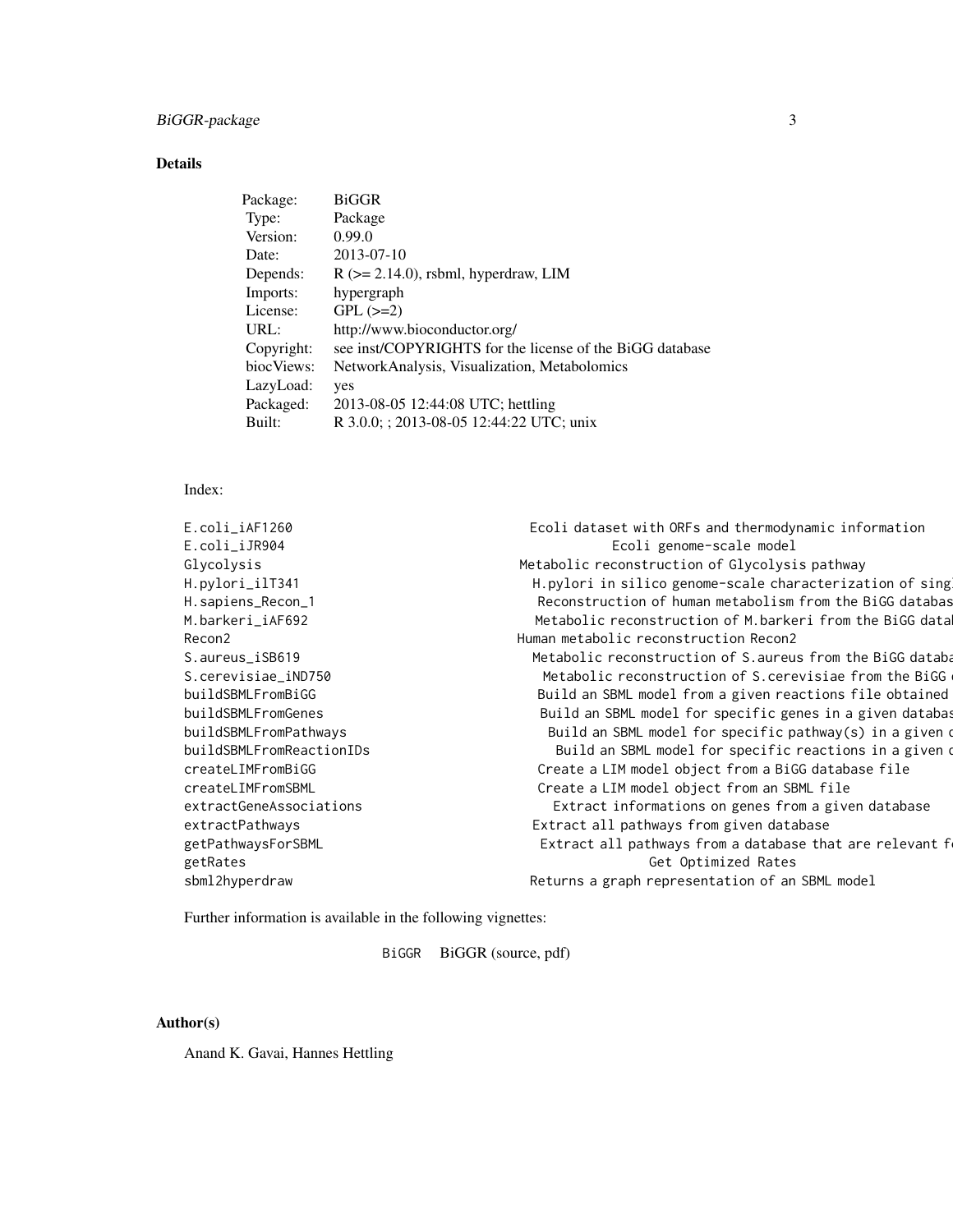Maintainer: Anand K. Gavai <anand.gavai@bioinformatics.nl>, Hannes Hettling <j.hettling@vu.nl>

## See Also

rsbml

## Examples

```
# library("BiGGR")
library(help="BiGGR")
##load reaction identifiers from package examples
file.name <- system.file("extdata",
 "Glycolysis_TCA_recon1_reactionIDs.txt",
 package="BiGGR")
reaction.ids <- scan(file.name, what=" ")
##load database
data("H.sapiens_Recon_1")
##build SBML model
sbml.model <- buildSBMLFromReactionIDs(reaction.ids, H.sapiens_Recon_1)
##following term is to be maximized
maximize <- "R_ATPS4m - R_NDPK1m - R_HEX1 - R_PFK - R_PGK + R_PYK"
##specify the external metabolites of the system
externals <- c("M_glc_DASH_D_e", "M_lac_DASH_L_e",
   "M_ala_DASH_L_e", "M_gln_DASH_L_c", "M_h2o_e",
   "M_co2_e", "M_o2_e", "M_h_e", "M_pi_c",
   "M_o2s_m", "M_nh4_m", "M_adp_c",
   "M_atp_c", "M_nadp_c", "M_nadph_c", "M_h_c")
##specify the values of following fluxes:
##R_GLCt1r=0.4, R_O2t=2.4, R_L_LACt2r=R_GLNtm=0
equation.vars <- c("R_GLCt1r", "R_O2t", "R_L_LACt2r", "R_GLNtm")
equation.values <- c(0.4, 2.4, 0.0, 0.0)
eqns <- list(equation.vars, equation.values)
##create LIM file
limfile.name <- tempfile()
createLIMFromSBML(sbml.model, maximize, equations=eqns,
  externals=externals, file.name=limfile.name)
rates <- getRates(limfile.name)
relevant.species <- c("M_glc_DASH_D_c", "M_g6p_c", "M_f6p_c",
  "M_fdp_c", "M_dhap_c", "M_g3p_c",
  "M_13dpg_c", "M_3pg_c", "M_2pg_c",
  "M_pep_c", "M_pyr_c")
```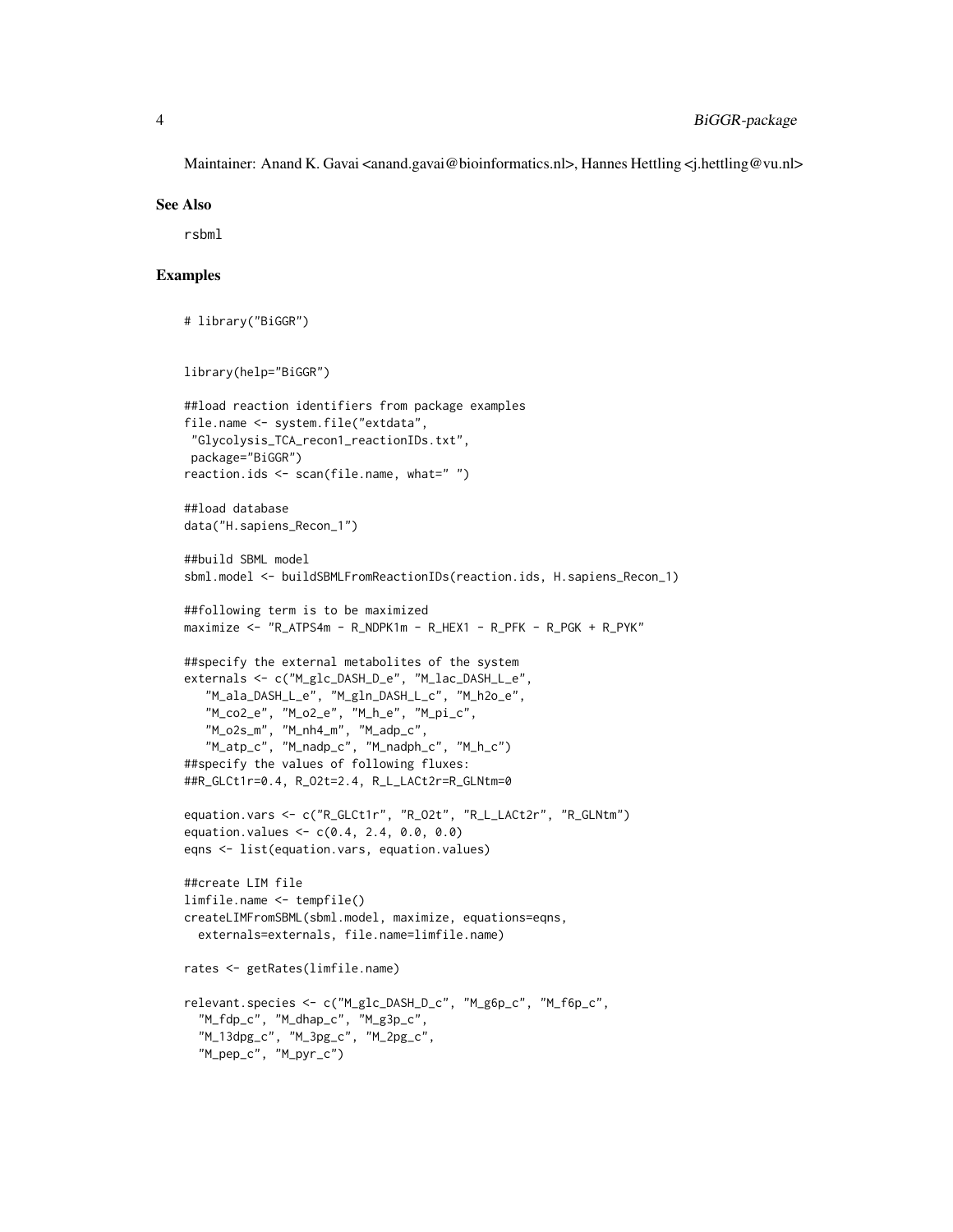## <span id="page-4-0"></span>buildSBMLFromBiGG 5

```
##generate graphical representation
hd <- sbml2hyperdraw(sbml.model, rates=rates,
relevant.species=relevant.species,
layoutType="dot", plt.margins=c(20, 0, 20, 0))
##plot hypergraph
plot(hd)
```
buildSBMLFromBiGG *Build an SBML model from a given reactions file obtained from the BiGG database*

## Description

Creates an SBML model containing all species, reactions and compartments that occur in a reactions file obtained from the BiGG database.

## Usage

buildSBMLFromBiGG(reactions.filename, model.id=character(0), model.name=character(0))

#### Arguments

| reactions.filename |                                                                                  |  |
|--------------------|----------------------------------------------------------------------------------|--|
|                    | name of the file containing the reactions extracted from BiGG                    |  |
| model.id           | id for the SBML model created by the function. Defaults to reactions. filename   |  |
| model.name         | name for the SBML model created by the function. Defaults to reactions, filename |  |

## Value

a rsbml Model object containing all reactions, species and compartments that are associated with the reactions in the given input file.

## Note

Note that it can be the case that species can be present in multiple compartments. In order to avoid any ambiguities in the model returned by the function, each species identifier is composed of the species identifier given in the reactions file and the compartment identifier, joined by "\_". Example: adp in compartment c (cytosol) has the id adp\_c.

## Author(s)

Anand Gavai, Hannes Hettling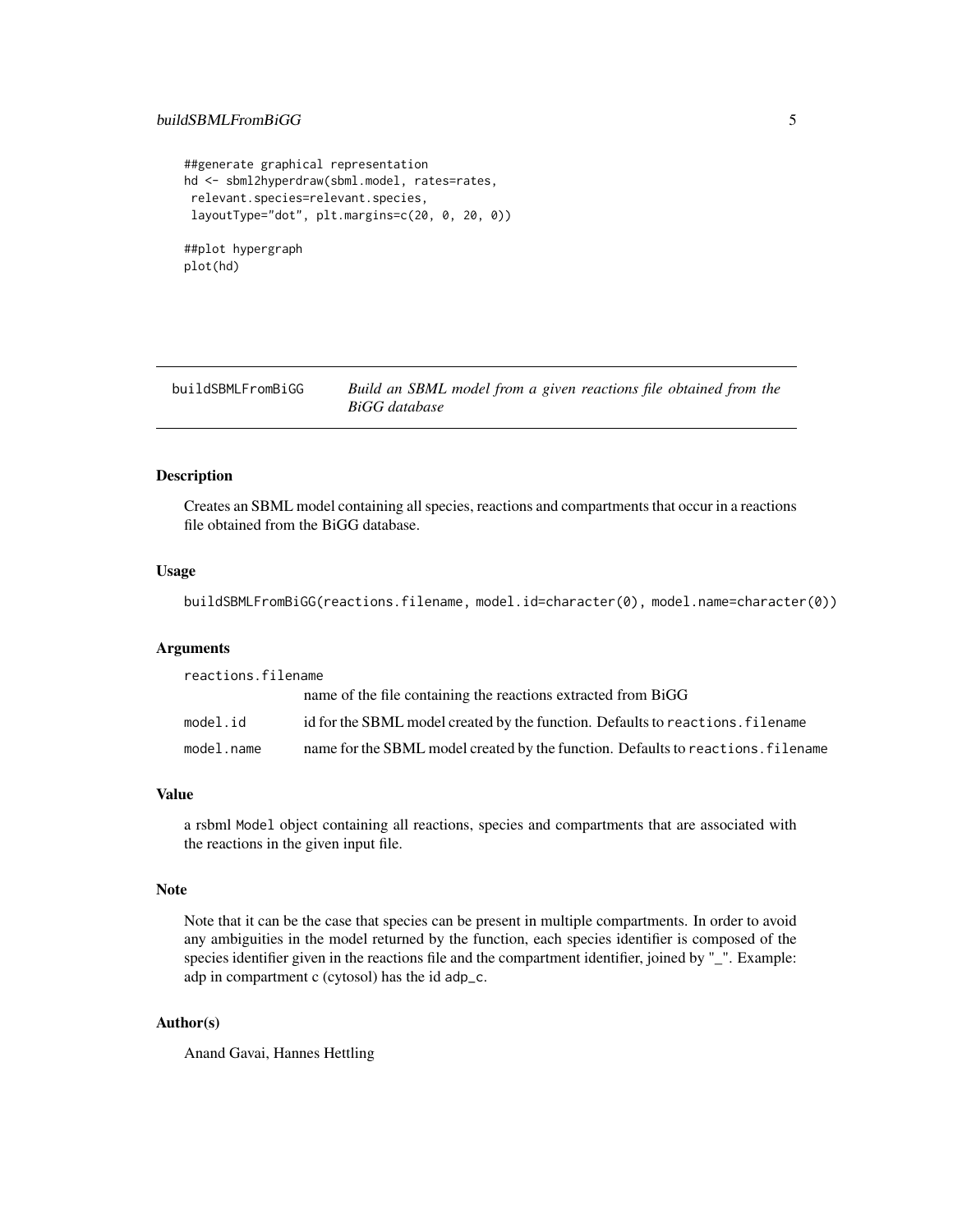## <span id="page-5-0"></span>References

Schellenberger, J., Park, J. O., Conrad, T. C., and Palsson, B. , BiGG: a Biochemical Genetic and Genomic knowledgebase of large scale metabolic reconstructions, BMC Bioinformatics, 11:213, (2010). http://bigg.ucsd.edu/

## See Also

[createLIMFromSBML](#page-11-1)

## Examples

```
##build model from file Reactions.txt from the package examples
path <- system.file("extdata", "Reactions.txt", package="BiGGR")
model <- buildSBMLFromBiGG(path, model.id="myid")
```
<span id="page-5-1"></span>buildSBMLFromGenes *Build an SBML model for specific genes in a given database*

## Description

Creates an SBML model containing all species, reactions and compartments that are associated with (a) specific gene(s) in the database document (e.g. Recon2) passed as an argument.

#### Usage

buildSBMLFromGenes(query, database, logical.fun="any")

## Arguments

| query       | a character or a vector or list of character containing the query genes<br>with identifiers as specified in the database.  |
|-------------|----------------------------------------------------------------------------------------------------------------------------|
| database    | an object of class <b>SBMLDocument</b>                                                                                     |
| logical.fun | function which specifies the logical relation of the query genes within the reac-<br>tions (e.g. all or any, see details). |

## Details

The function all as argument logical. fun would mean that all genes in the query have to be associated with a certain reaction from the database in order to be included in the returned model. The default any means that a reaction is included if any of the query genes are associated with it. Custom functions are possible if they take a vector of type logical as an argument and return a logical. The argument of logical.fun is a vector of type logical having the same length as the query and for each gene the value is TRUE if it is associated with a specific reaction. See 'examples' section for an example of a custom function as logical.fun.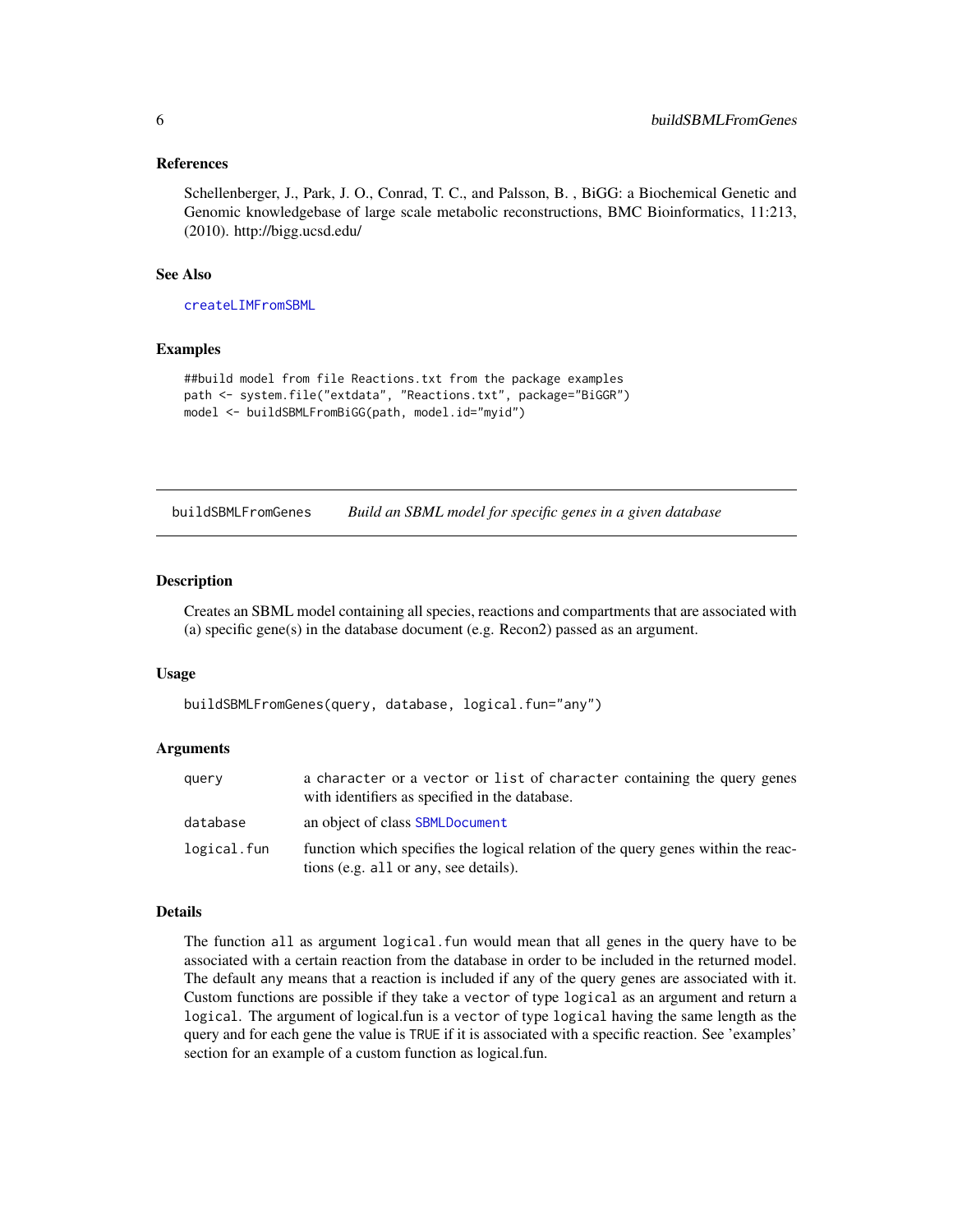## <span id="page-6-0"></span>Value

a rsbml Model object containing all reactions, species and compartments that are present in the database and are associated with the query gene(s) or NULL if none of the genes in the database match the query.

## Note

If the reactions in the database document provided in the argument database do not contain any "<notes>" with tags with gene information indicated by the string "GENE\*ASSOCIATION" (the star stands for any character), no gene association information can be extracted and thus the returned SBML mdel is empty..

#### Author(s)

Anand Gavai, Hannes Hettling

## References

Thiele, I. et al. Nat Biotech, 2013

## See Also

[buildSBMLFromPathways](#page-7-1) [extractGeneAssociations](#page-16-1)

## Examples

```
##Query genes in Recon 2 database
data("Recon2")
database <- Recon2
m1 <- buildSBMLFromGenes("8884.1", database)
m2 <- buildSBMLFromGenes(c("8884.1", "6509.1"), database)
##different databases
data(H.pylori_ilT341)
database <- H.pylori_ilT341
m3 <- buildSBMLFromGenes("HP0069", database)
data(M.barkeri_iAF692)
database <- M.barkeri_iAF692
m4 <- buildSBMLFromGenes(c("MBd0456", "MBd4814", "MBd4098"), database)
data(S.aureus_iSB619)
database <- S.aureus_iSB619
m5 <- buildSBMLFromGenes(c("SA0594", "SA1599", "SA0950", "SA0259"), database)
database <- Recon2
```

```
query <- c("218.1", "223.1")
m6 <- buildSBMLFromGenes(query, database)
```

```
m7 <- buildSBMLFromGenes(query, database, logical.fun="all")
```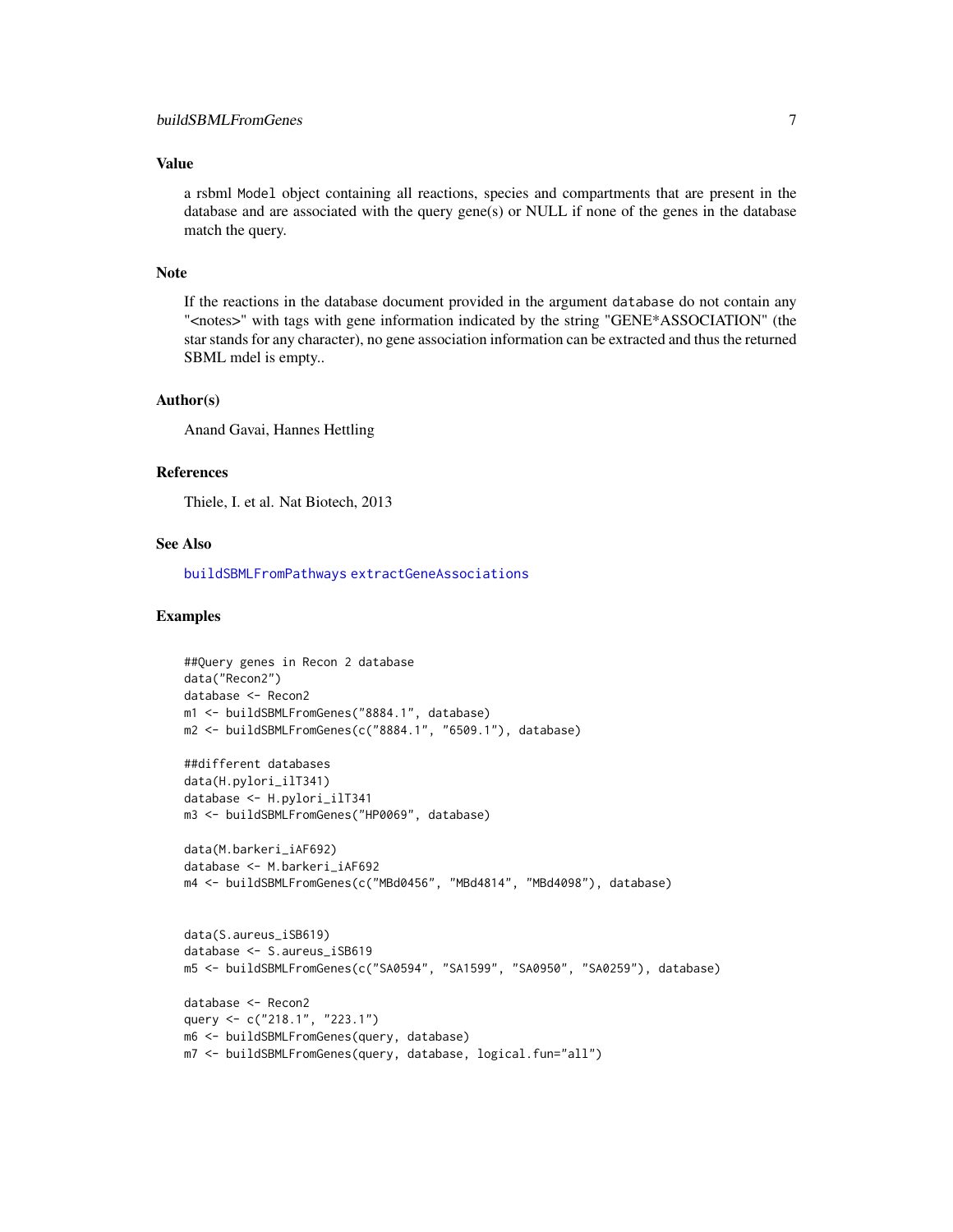```
##m6 has more reactions than m7
## because m7 has only reactions which match both genes in the query
length(m6@reactions) > length(m7@reactions)
##Custom logical function: Get model with all reactions
## which are not associated with the query gene
m8 <- buildSBMLFromGenes(query, database, logical.fun=function(x)!any(x))
```
<span id="page-7-1"></span>buildSBMLFromPathways *Build an SBML model for specific pathway(s) in a given database*

## Description

Creates an SBML model containing all species, reactions and compartments that are part of (a) given pathway(s) in the database document (e.g. Recon2) passed as an argument.

#### Usage

buildSBMLFromPathways(query, database, match.exact=TRUE)

## Arguments

| query       | a character or a vector or list of character containing the names of the<br>query pathways                                                                          |
|-------------|---------------------------------------------------------------------------------------------------------------------------------------------------------------------|
| database    | an object of class SBMLDocument                                                                                                                                     |
| match.exact | logical whether only the exact pathway name should be matched or whether<br>a pathway should match if one keyword is in the pathway description in the<br>database. |

## Value

a rsbml Model object containing all reactions, species and compartments that are present in the database for the query pathway(s) or NULL if none of the pathways in the database match the query.

## Note

If the reactions in the database document provided in the argument database do not contain any "<notes>" with tags with pathway information indicated by the string "SUBSYSTEM", no pathway information can be extracted and thus the SBML model returned will be empty.

## Author(s)

Anand Gavai, Hannes Hettling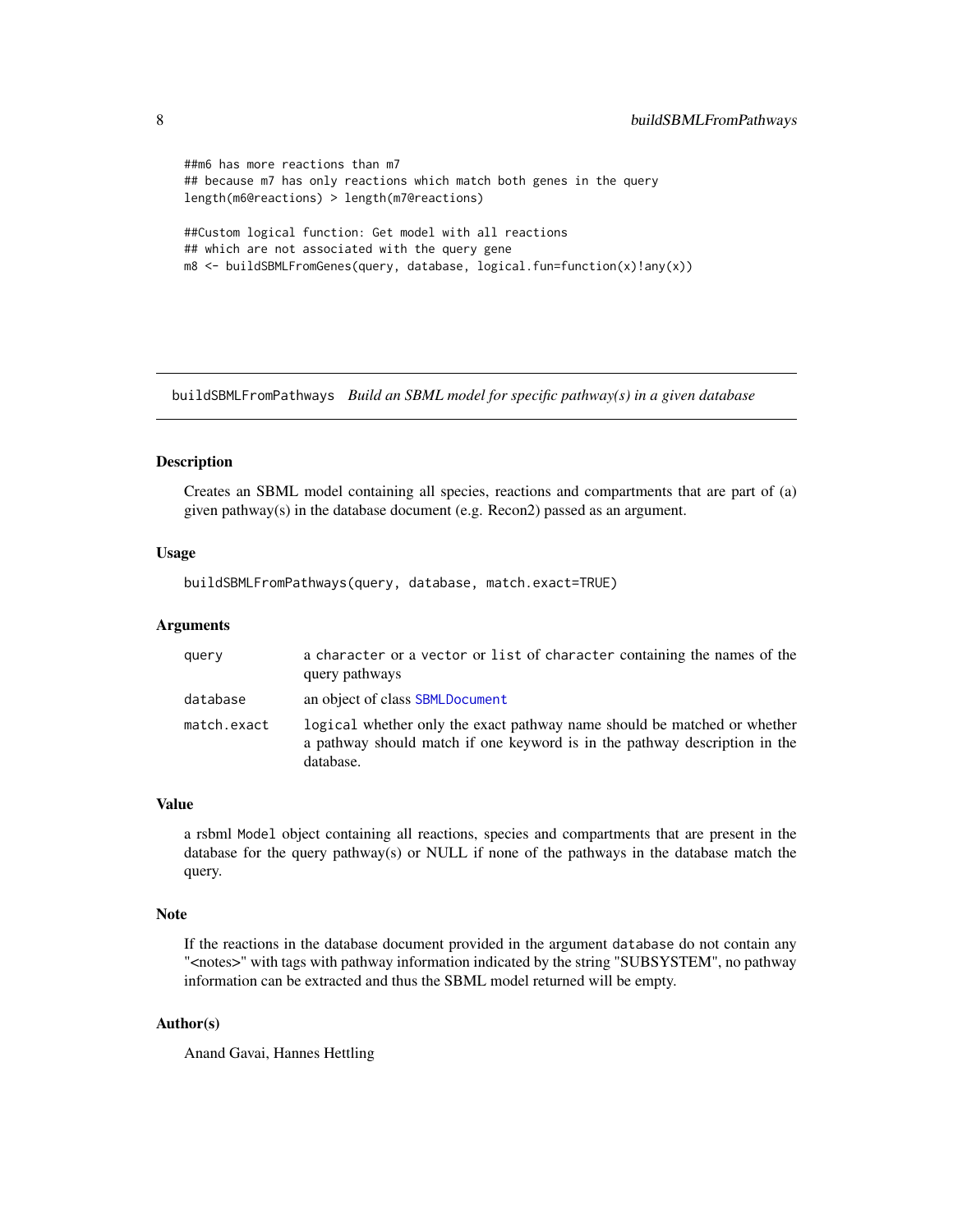## <span id="page-8-0"></span>References

Thiele, I. et al. Nat Biotech, 2013

## See Also

[extractPathways](#page-17-1)

## Examples

```
data("Recon2")
database <- Recon2
##Get Model for specific pathway
m1 <- buildSBMLFromPathways("Arginine and Proline Metabolism", database)
##Get Model for specific pathway "Metabolism": does not exist!
m2 <- buildSBMLFromPathways("Metabolism", database)
##Get model of all pathways which contain keyword "metabolism"
m3 <- buildSBMLFromPathways("Metabolism", database, match.exact=FALSE)
##Multi-query:
query <- c("Transport, endoplasmic reticular", "Arginine and Proline Metabolism")
m4 = buildSBMLFromPathways(query, database)
m5 = buildSBMLFromPathways(query[1], database)
length(m4@species)
length(m5@species)
##different database
data(H.pylori_ilT341)
database <- H.pylori_ilT341
m7 <- buildSBMLFromPathways("Metabolism", database, match.exact=FALSE)
```
buildSBMLFromReactionIDs

*Build an SBML model for specific reactions in a given database*

## Description

Creates an SBML model containing all species, reactions and compartments that are associated with a number of reaction identifiers in the database document (e.g. Recon2) passed as an argument.

#### Usage

buildSBMLFromReactionIDs(reaction.ids, database)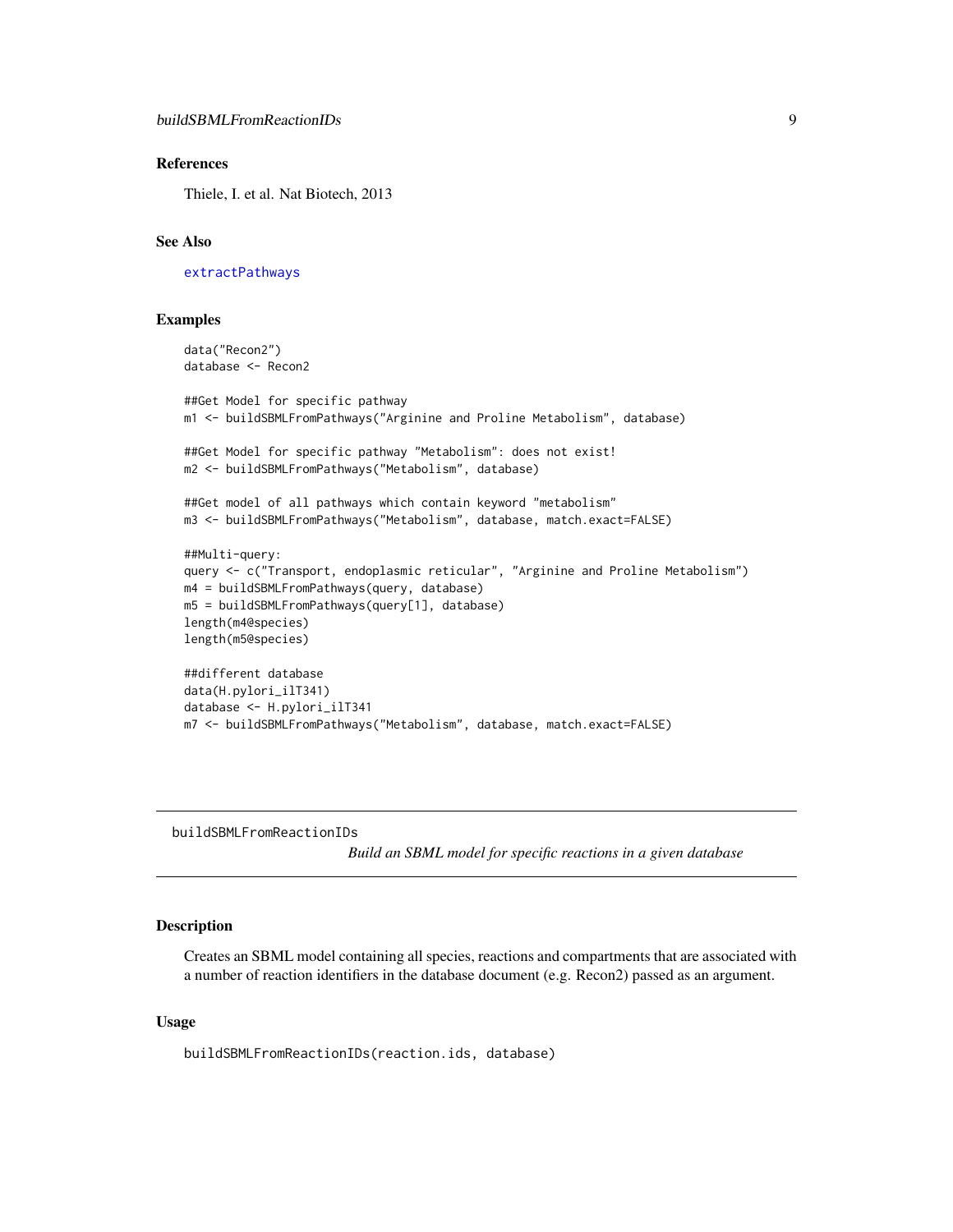#### <span id="page-9-0"></span>**Arguments**

| reaction.ids | a character or a vector or list of character containing the names of the<br>query reaction IDs |
|--------------|------------------------------------------------------------------------------------------------|
| database     | an object of class SBMLDocument                                                                |

## Value

a rsbml Model object containing all reactions, species and compartments that are present in the database for the query reaction(s) or NULL if none of the query reaction IDs is found in the database.

## Author(s)

Anand Gavai, Hannes Hettling

## References

Thiele, I. et al. Nat Biotech, 2013

## See Also

[buildSBMLFromGenes](#page-5-1)

## Examples

```
##get list of reactions with Recon 2 identifiers from examples
path <- system.file("extdata", "Glycolysis_TCA_recon2_reactionIDs.txt", package="BiGGR")
reaction.ids <- scan(path, what=" ")
```
data("Recon2") model <- buildSBMLFromReactionIDs(reaction.ids, Recon2)

createLIMFromBiGG *Create a LIM model object from a BiGG database file*

## Description

Creates a LIM model object from a file containing reactions extreacted from BiGG to be run for simulations of metabolic fluxes

## Usage

```
createLIMFromBiGG(reactions.filename, ...)
```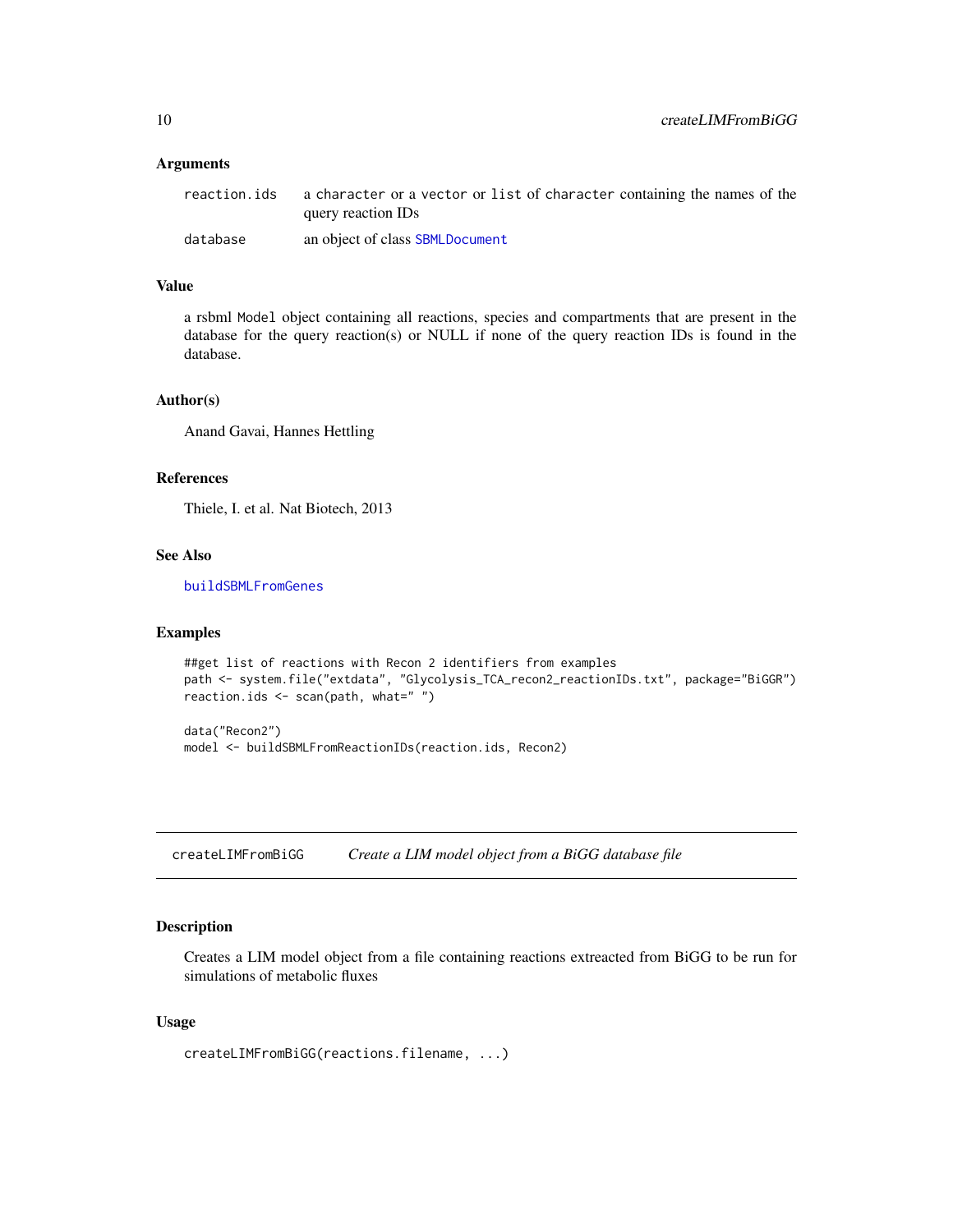#### <span id="page-10-0"></span>**Arguments**

reactions.filename

|   | file which contains the reactions extracted from the BiGG database |
|---|--------------------------------------------------------------------|
| . | arguments passed to createLIMfromSBML                              |

## Note

none

## Author(s)

Anand K. Gavai <anand.gavai@bioinformatics.nl>, Hannes hettling <i.hettling@vu.nl>

#### References

Soetaert K, van Oevelen D (2009). LIM: Linear Inverse Model examples and solution methods. R package version 1.3

## See Also

[createLIMFromSBML](#page-11-1)

## Examples

```
##maximize flux for reaction R_PYK
maximize <- "R_PYK"
##setting equality constraint R_HEX = 1
equation_var <- "R_HEX1"
equation_value <- 1
eq <- list(equation_var, equation_value)
##range of possible fluxes for R_PYK
constraint <- list("R_PYK", 0, 1000)
externals <- c("glc_c", "pyr_c", "h_c","nad_c",
 "nadh_c", "pi_c", "fad_m", "fadh2_m",
 "o2_c", "adp_c", "atp_c", "nadp_c",
 "co2_c", "o2_c", "gdp_c", "gtp_c")
##build LIM model from reactions file in package examples
path <- system.file("extdata", "Reactions.txt", package="BiGGR")
limfile.name <- tempfile()
createLIMFromBiGG(path, maximize, equations=eq, constraints=constraint,
 externals=externals, file.name=limfile.name)
```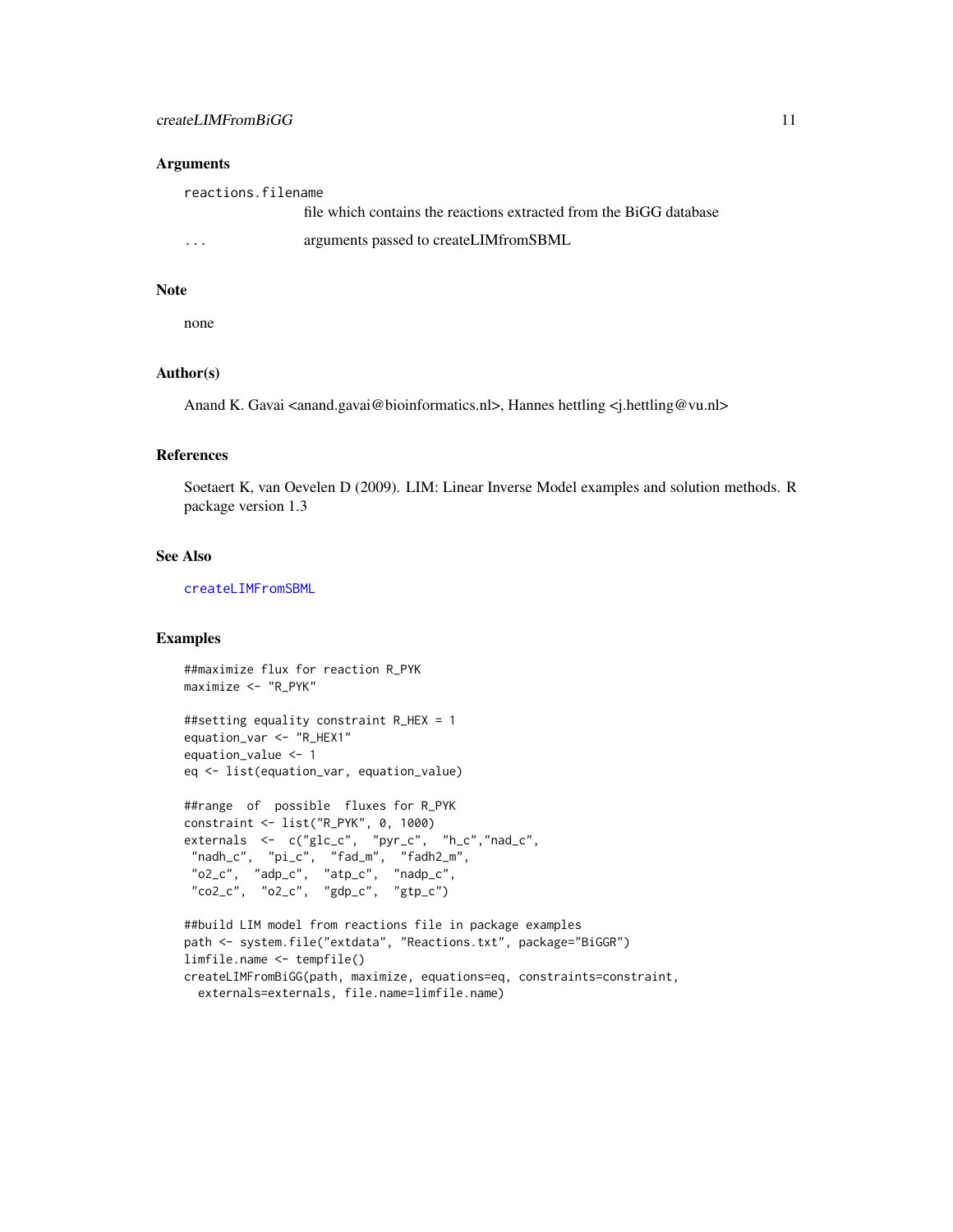<span id="page-11-1"></span><span id="page-11-0"></span>

## Description

creates a model file to be run for simulations of metabolic fluxes

## Usage

```
createLIMFromSBML(model, maximize, equations=NULL, inequalities=NULL,
constraints=NULL, externals=NULL, file.name="model.lim")
```
## Arguments

| model        | an SBML object of reactions/metabolites participating in a metabolic pathway.                                                                                                                                                                                                                                                                                                                                                                                                                                          |
|--------------|------------------------------------------------------------------------------------------------------------------------------------------------------------------------------------------------------------------------------------------------------------------------------------------------------------------------------------------------------------------------------------------------------------------------------------------------------------------------------------------------------------------------|
| maximize     | a character vector consisting the tag of the reaction(s) to be maximized or mini-<br>mized                                                                                                                                                                                                                                                                                                                                                                                                                             |
| equations    | a list specifying equality constraints on the system. The list must have two<br>entries, the first one being a vector of class character containing the left hand<br>$side(s)$ of the equation(s), the second one being a vector of type character or<br>mumeric with the right hand side(s) of the equation(s). See also 'examples'.                                                                                                                                                                                  |
| inequalities | a list specifying inequality constraints on the system. The list must have<br>three entries, the first one being a vector of class character containing the left<br>hand side(s) of the inequality equation(s), the second one being a vector of type<br>character or mumeric with the right hand $side(s)$ of the inequality equation(s)<br>and the third one being a vector of class character containing the relational<br>operator of the inequality equations, for example ">" or "<=". See also 'exam-<br>ples'. |
| constraints  | a list specifying constrained on the solution space of the flux vector. The list<br>must have three entries, the first one being a vector of class character with the<br>reaction $id(s)$ to be constrained, the second and third one a numeric vector with<br>the lower and upper flux bounds, respectively, for the reactions to be contrained.<br>is a character vector specifying the minimum and maximum values (boundary)<br>under which the solution for the maximize reaction should fall                      |
| externals    | a character vector of metabolites as provided by the user for speficific pathways<br>for which FBA (flux balance analysis needs to be performed)                                                                                                                                                                                                                                                                                                                                                                       |
| file.name    | a character string specifying the name of the LIM file created by the function.                                                                                                                                                                                                                                                                                                                                                                                                                                        |

## Value

A model file with with extension ".lim" is created

## Note

none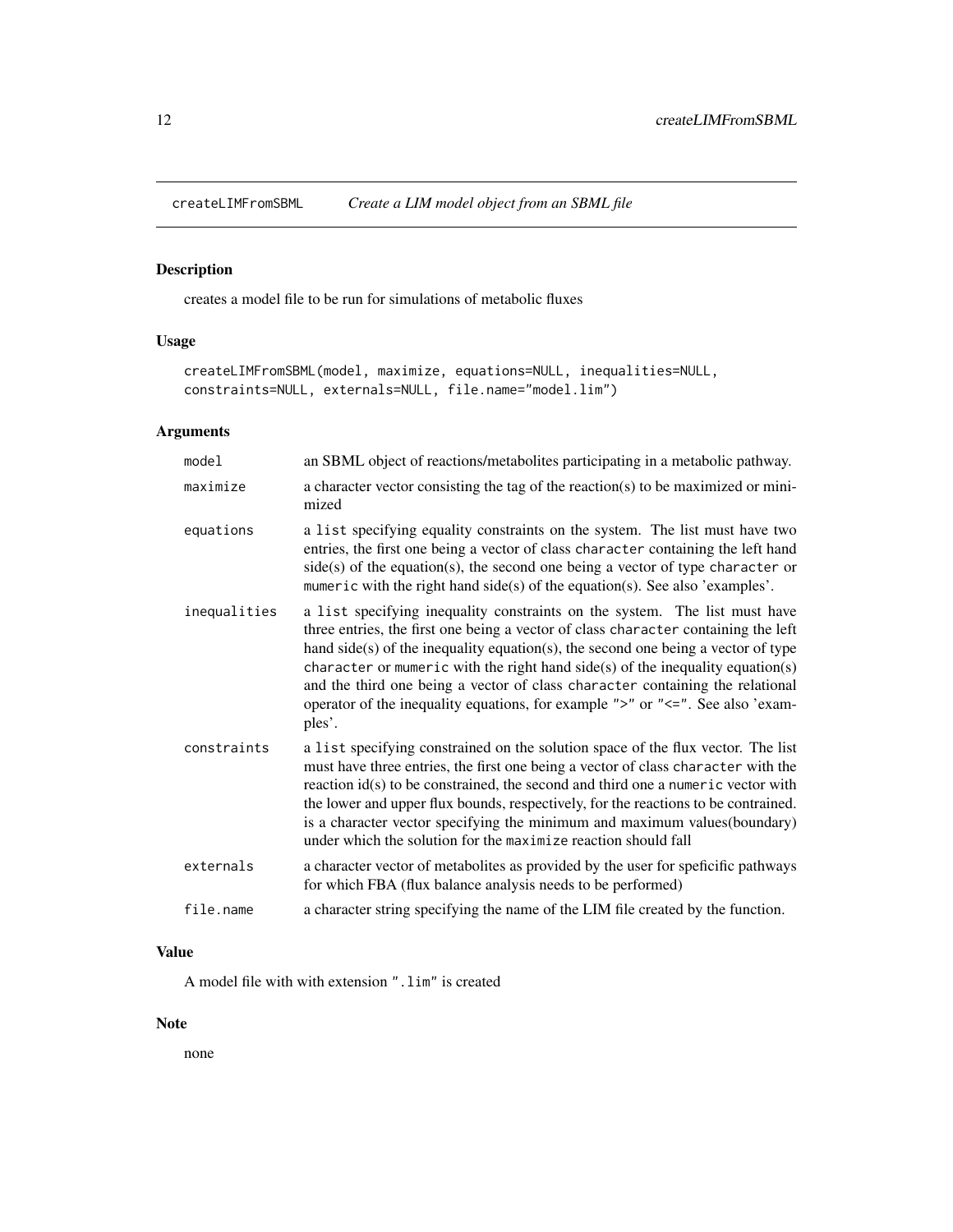#### <span id="page-12-0"></span>Author(s)

Anand K. Gavai <anand.gavai@bioinformatics.nl>, Hannes Hettling <i.hettling@vu.nl>

#### References

Soetaert K, van Oevelen D (2009). LIM: Linear Inverse Model examples and solution methods. R package version 1.3

#### Examples

```
##Create a LIM model file from a reactions file in the examples
path <- system.file("extdata", "Glycolysis_TCA_recon1_reactionIDs.txt", package="BiGGR")
reaction.ids <- scan(path, what=" ")
data("H.sapiens_Recon_1")
sbml.model <- buildSBMLFromReactionIDs(reaction.ids, H.sapiens_Recon_1)
maximize < -c("R_ATPS4m - R_NDPK1m - R_HEX1 - R_PFK - R_PGK + R_PYK")externals <- c("M_glc_DASH_D_e", "M_lac_DASH_L_e",
   "M_ala_DASH_L_e", "M_gln_DASH_L_c", "M_h2o_e",
   "M_co2_e", "M_o2_e", "M_h_e", "M_pi_c",
   "M_o2s_m", "M_nh4_m", "M_adp_c",
   "M_atp_c", "M_nadp_c", "M_nadph_c", "M_h_c")
equation.vars <- c("R_GLCt1r", "R_O2t", "R_L_LACt2r", "R_GLNtm")
equation.values <- c(0.4, 2.4, 0.0, 0.0)
eqns <- list(equation.vars, equation.values)
constraints <- list(c("R_GLCt1r", "R_CYOOm3"), c(-1000, -1000), c(1000, 1000))
limfile.name <- tempfile()
createLIMFromSBML(sbml.model, maximize, equations=eqns,
 inequalities=list("R_O2t", 2.4, "<="),
 constraints=constraints, externals=externals,
 file.name=limfile.name)
```
E.coli\_iAF1260 *Ecoli dataset with ORFs and thermodynamic information*

## **Description**

A genome-scale metabolic reconstruction for Escherichia coli K-12 MG1655 that accounts for 1260 ORFs and thermodynamic information. The dataset was generated by downloading the SBML file of the reconstruction (http://bigg.ucsd.edu/bigg/exportSelect.pl) which was subsequently converted into an object of class SBML using the rsbml\_read function from the rsbml package.

## Usage

data(E.coli\_iAF1260)

#### Format

An sbml object of class rsbml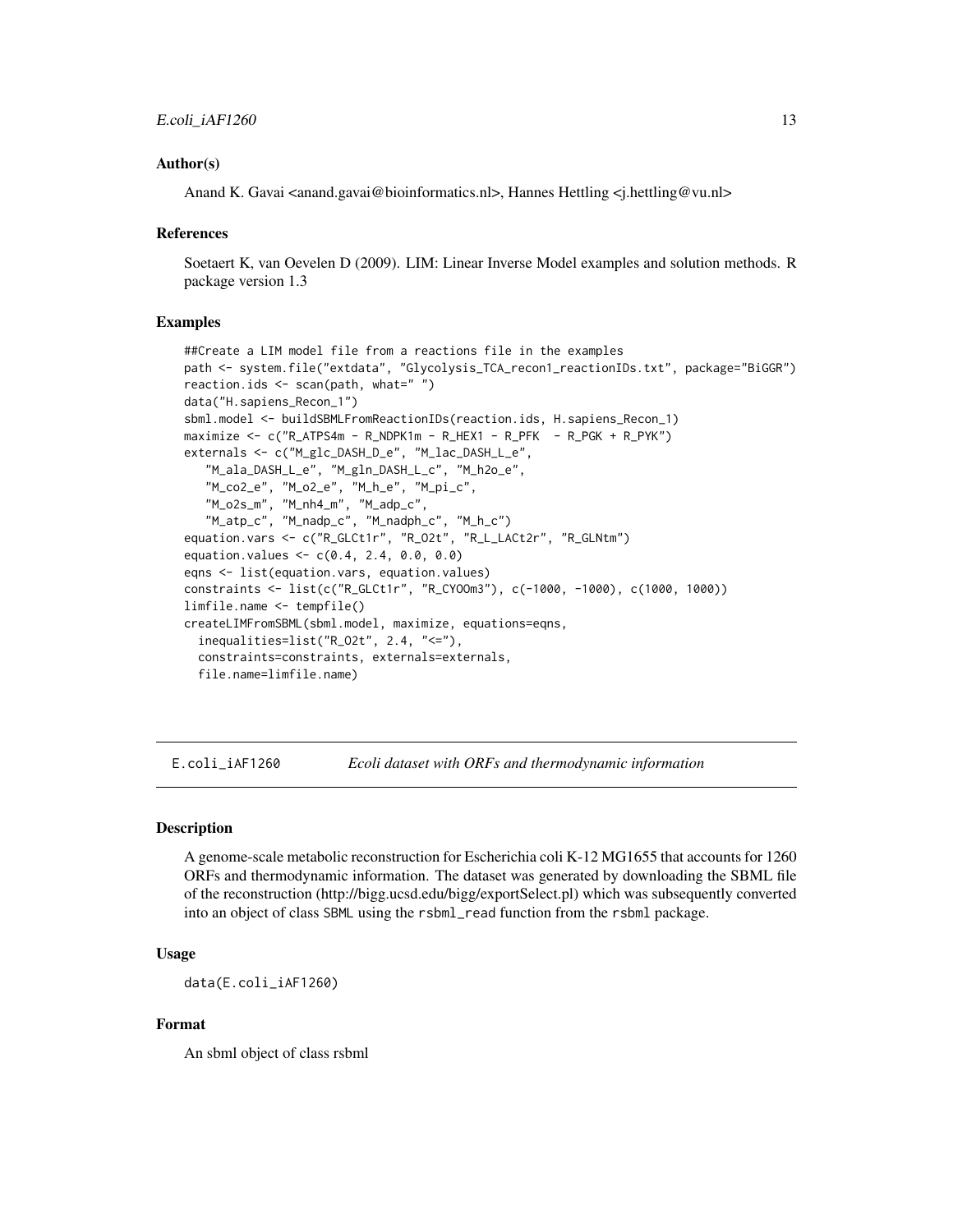#### <span id="page-13-0"></span>Details

Note that the files in the BiGG database fail the unit consistancy check of the rsbml\_read function. To avoid unit checking when creating SBML objects, the substance units in the reaction tags were parsed out from the database SBML files (see example below).

#### Source

http://bigg.ucsd.edu/bigg/exportSelect.pl

## References

Feist, A.M., Henry, C.S., Reed, J.L., Krummenacker, M., Joyce, A.R., Karp, P.D., Broadbelt, L.J., Hatzimanikatis, V., Palsson, B.O., *A genome-scale metabolic reconstruction for Escherichia coli K-12 MG1655 that accounts for 1260 ORFs and thermodynamic information*, olecular Systems Biology, 3:121 (2007)

#### Examples

```
## Not run:
##The dataset was generated as follows:
##SBML_export.xml was downloaded from http://bigg.ucsd.edu/bigg/exportSelect.pl
##and a newline was added at the end of the file
file <- "SBML_export.xml"
string <- paste(readLines(file), collapse="\n")
##Parse out units to avoid validation error
string <- gsub("units=\".+?\"", "", string)
E.coli_iAF1260 <- rsbml_read(text=string)
## End(Not run)
```
##load data and get all reaction IDs data(E.coli\_iAF1260) model <- E.coli\_iAF1260@model ##get all reaction identifiers sapply(model@reactions, id)

E.coli\_iJR904 *Ecoli genome-scale model*

## Description

An expanded genome-scale model of Escherichia coli K-12 (iJR904 GSM/GPR). The dataset was generated by downloading the SBML file of the reconstruction (http://bigg.ucsd.edu/bigg/exportSelect.pl) which was subsequently converted into an object of class SBML using the rsbml\_read function from the rsbml package.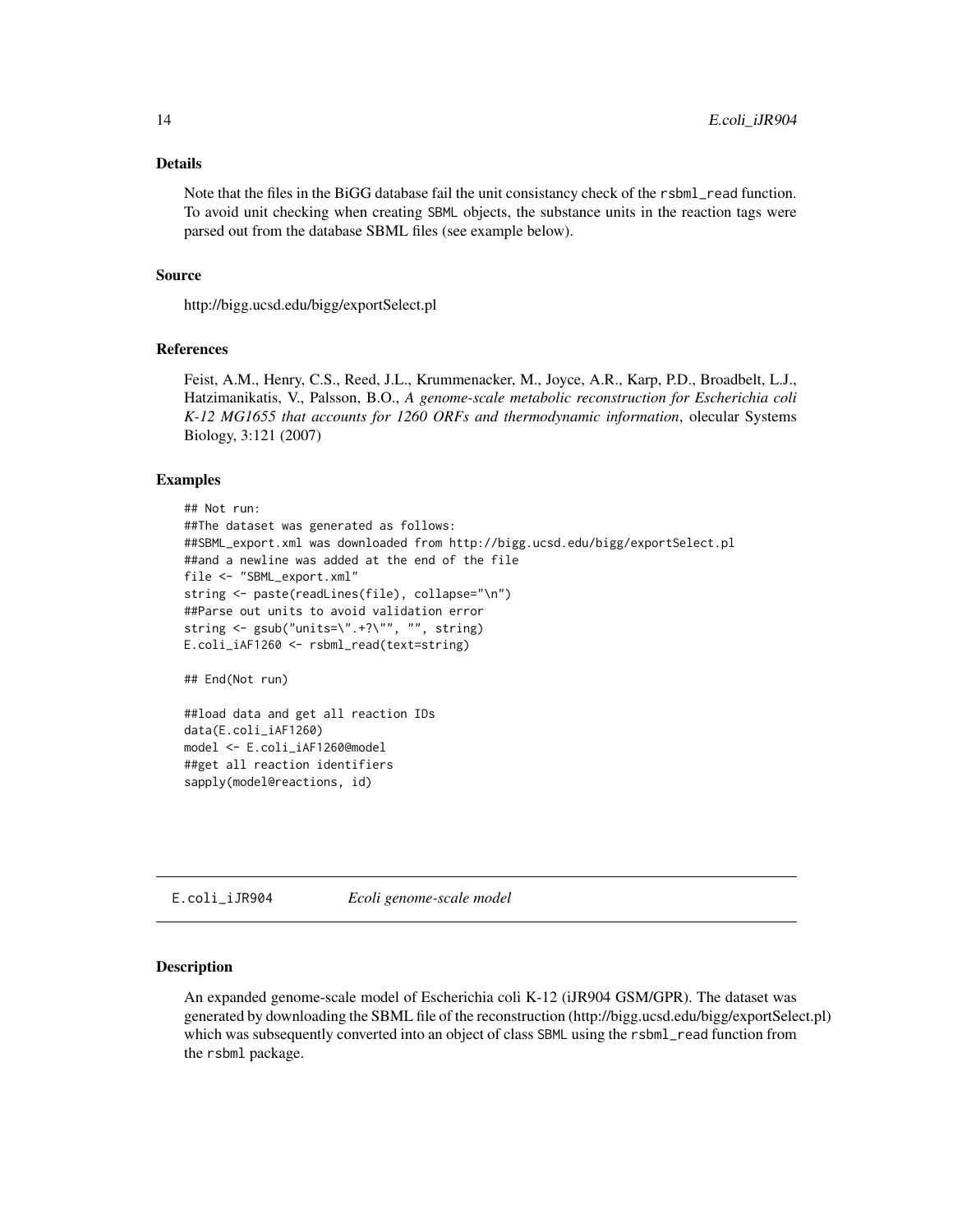## E.coli\_iJR904 15

## Usage

data(E.coli\_iJR904)

## Format

An sbml object of class rsbml

## Details

Note that the files in the BiGG database fail the unit consistancy check of the rsbml\_read function. To avoid unit checking when creating SBML objects, the substance units in the reaction tags were parsed out from the database SBML files (see example below).

## Source

http://bigg.ucsd.edu/bigg/exportSelect.pl

## References

Reed, J.L., Vo, T.D., Schilling, C.H., and Palsson, B.O., *An expanded genome-scale model of Escherichia coli K-12 (iJR904 GSM/GPR)*, Genome Biology, 4(9): R54.1-R54.12 (2003).

#### Examples

```
## Not run:
##The dataset was generated as follows:
##SBML_export.xml was downloaded from http://bigg.ucsd.edu/bigg/exportSelect.pl
##and a newline was added at the end of the file
file <- "SBML_export.xml"
string <- paste(readLines(file), collapse="\n")
##Parse out units to avoid validation error
string <- gsub("units=\".+?\"", "", string)
E.coli_iJR904 <- rsbml_read(text=string)
```
## End(Not run)

##load data and get all reaction IDs data(E.coli\_iJR904) model <- E.coli\_iJR904@model ##get all reaction identifiers sapply(model@reactions, id)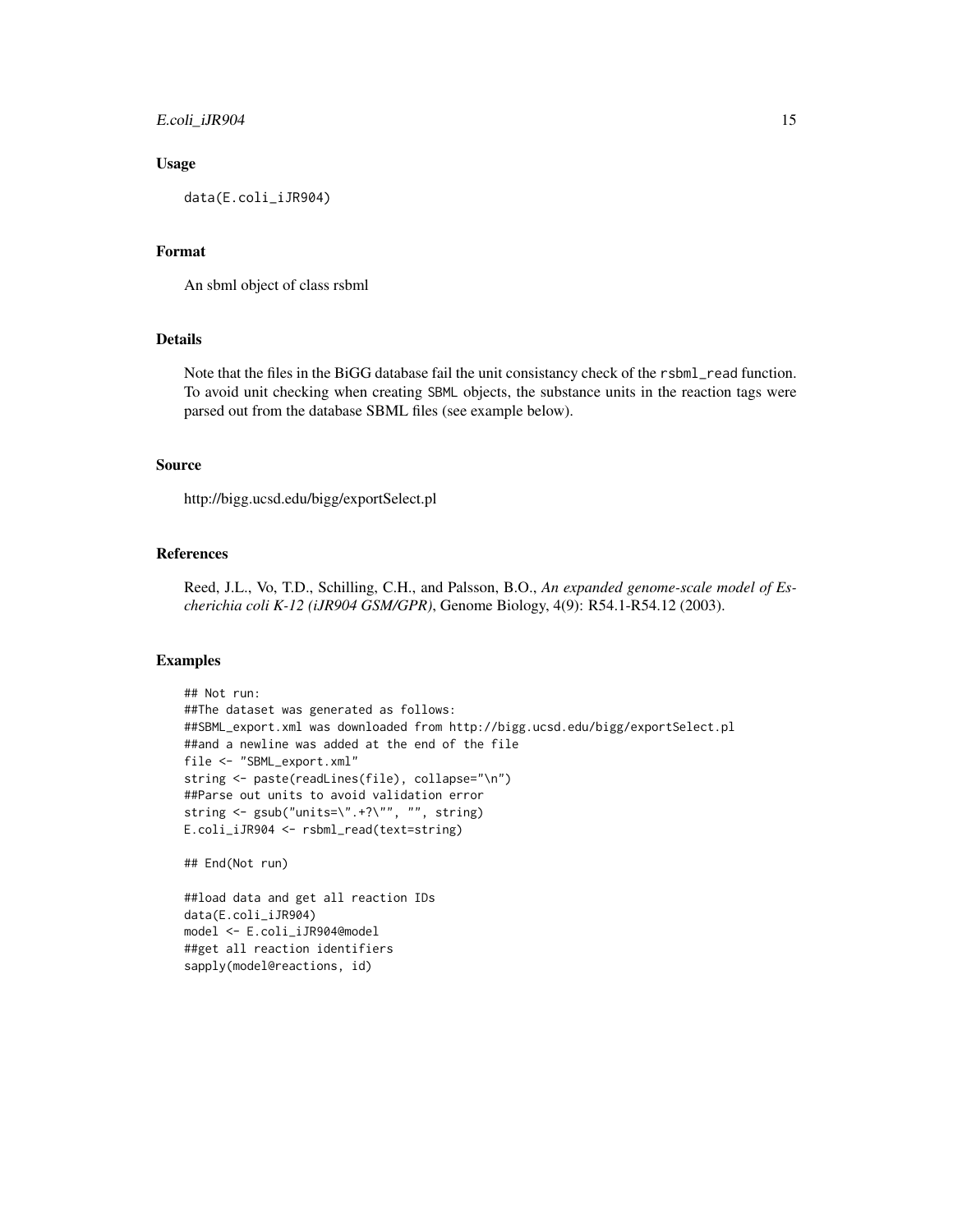<span id="page-15-0"></span>

### Description

A metabolic reconstruction for Escherichia from text books. The dataset was generated by downloading the SBML file of the reconstruction (http://bigg.ucsd.edu/bigg/exportSelect.pl) which was subsequently converted into an object of class SBML using the rsbml\_read function from the rsbml package.

#### Usage

data(E.coli\_textbook)

#### Format

An sbml object of class rsbml

## Details

Note that the files in the BiGG database fail the unit consistancy check of the rsbml\_read function. To avoid unit checking when creating SBML objects, the substance units in the reaction tags were parsed out from the database SBML files (see example below).

## Source

http://bigg.ucsd.edu/bigg/exportSelect.pl

#### References

Feist, A.M., Henry, C.S., Reed, J.L., Krummenacker, M., Joyce, A.R., Karp, P.D., Broadbelt, L.J., Hatzimanikatis, V., Palsson, B.O., *A genome-scale metabolic reconstruction for Escherichia coli K-12 MG1655 that accounts for 1260 ORFs and thermodynamic information*, olecular Systems Biology, 3:121 (2007)

## Examples

```
## Not run:
##The dataset was generated as follows:
##SBML_export.xml was downloaded from http://bigg.ucsd.edu/bigg/exportSelect.pl
##and a newline was added at the end of the file
file <- "SBML_export.xml"
string <- paste(readLines(file), collapse="\n")
##Parse out units to avoid validation error
string <- gsub("units=\".+?\"", "", string)
E.coli_textbook <- rsbml_read(text=string)
```
## End(Not run)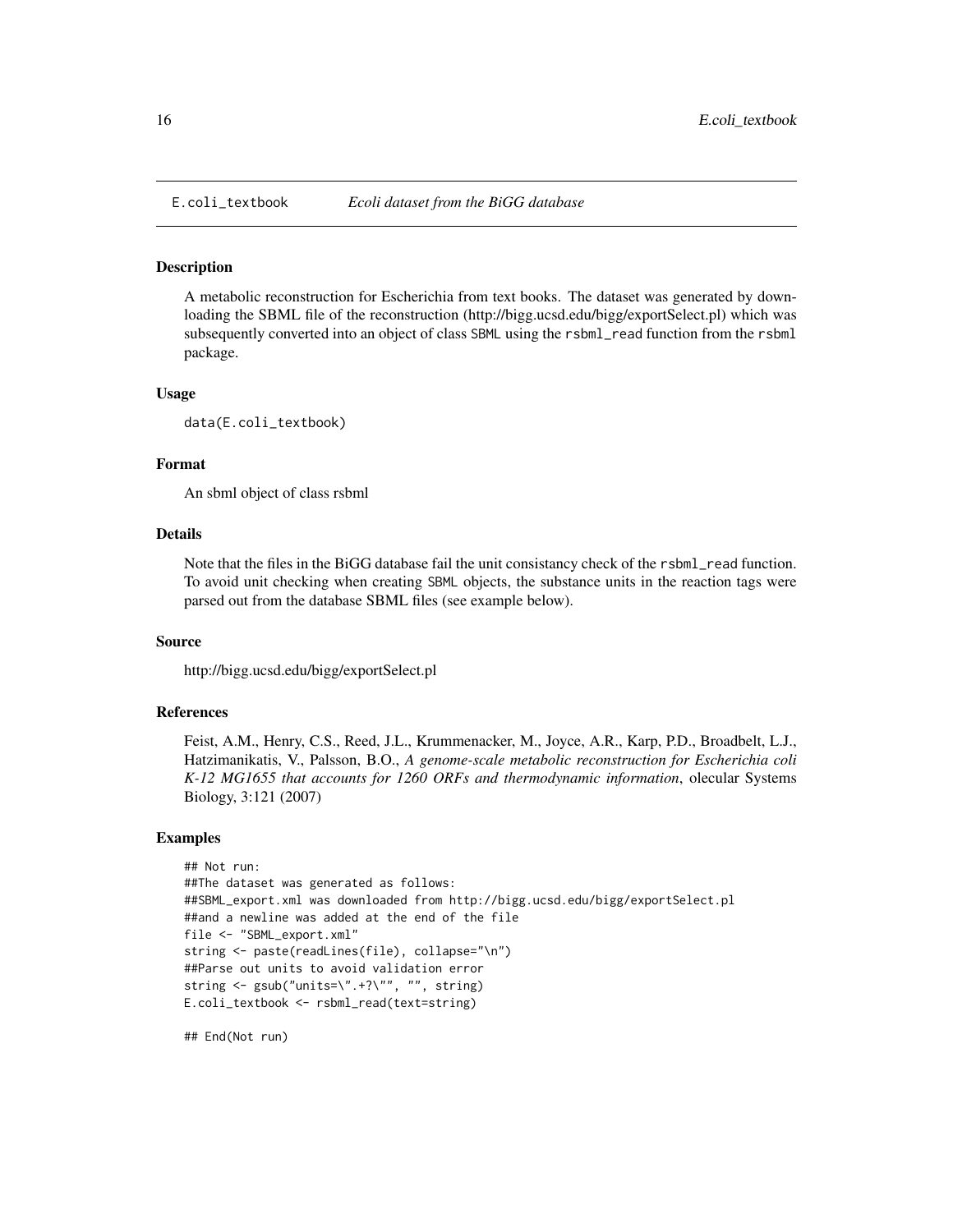```
##load data and get all reaction IDs
data(E.coli_textbook)
model <- E.coli_textbook@model
##get all reaction identifiers
sapply(model@reactions, id)
```
<span id="page-16-1"></span>extractGeneAssociations

*Extract informations on genes from a given database*

## Description

Extracts all information on genes associated to reactions from an rsbml document containing a metabolic reconstruction database (e.g. Recon2). The associated information is parsed from the "<notes>" tag of each reaction's SBML representation.

## Usage

extractGeneAssociations(database)

#### Arguments

database an object of class [SBMLDocument](#page-0-0)

## Value

a list with length being the number of reactions in the database passed as argument each entry containing a character containing the assiciated gene identifiers and the reaction IDs as names. For reactions without gene annotation, the list will contain NA.

#### Note

If the reactions in the database document provided in the argument database do not contain any "<notes>" with tags with gene information indicated by the string "GENE\*ASSOCIATION" (the star stands for any character), no gene association information can be extracted and thus the returned SBML mdel is empty..

## Author(s)

Anand Gavai, Hannes Hettling

## References

Thiele, I. et al. Nat Biotech, 2013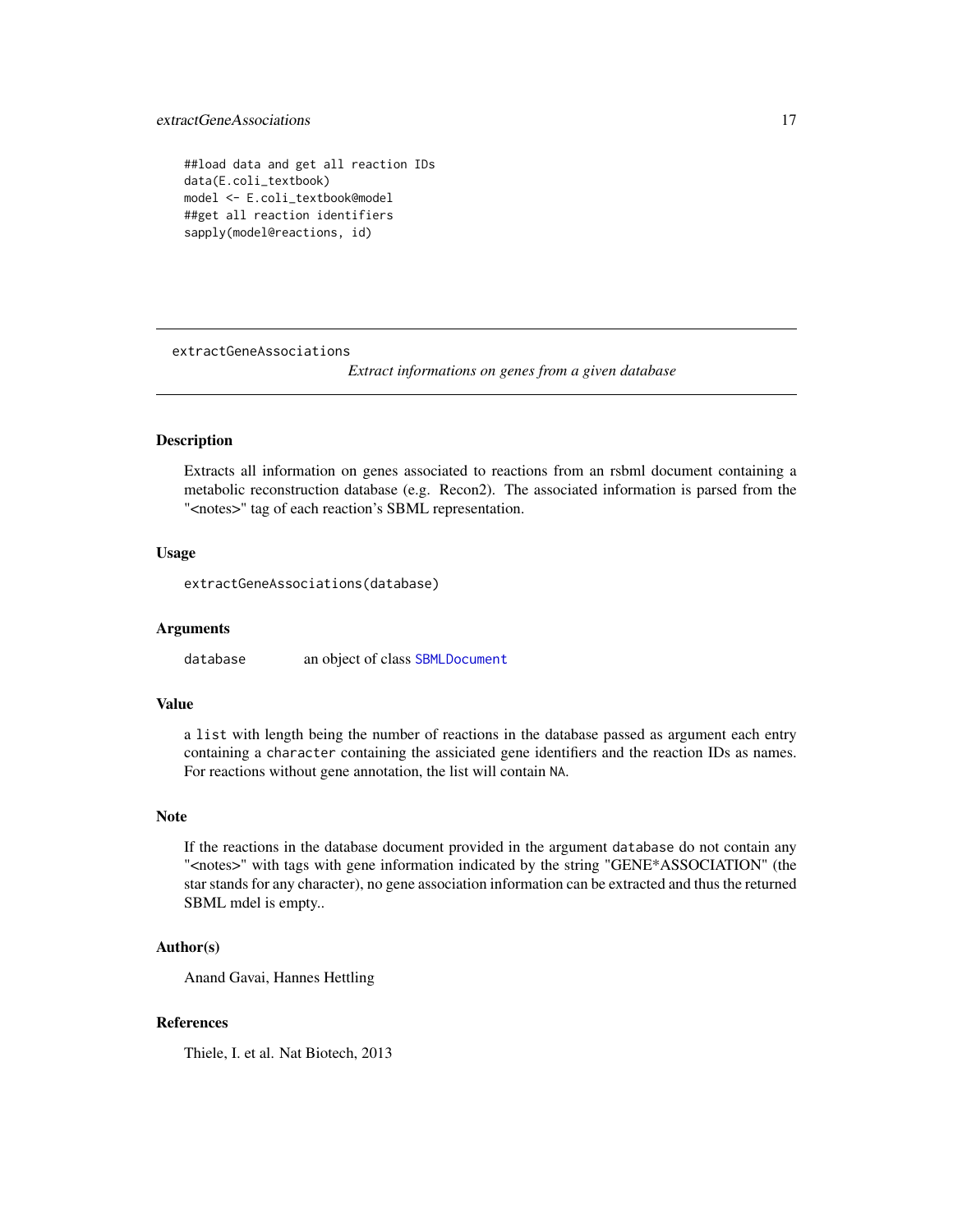## <span id="page-17-0"></span>See Also

[buildSBMLFromGenes](#page-5-1)

#### Examples

```
data("Recon2")
database <- Recon2
gene.info <- extractGeneAssociations(database)
```
<span id="page-17-1"></span>extractPathways *Extract all pathways from given database*

## Description

Extracts all pathway information from an rsbml document containing a metabolic reconstruction database (e.g. Recon2). The pathway information is parsed from the "<notes>" tag of each reaction.

## Usage

```
extractPathways(database)
```
## Arguments

database an object of class [SBMLDocument](#page-0-0)

## Value

a list with length being the number of reactions in the database passed as argument each entry containing a character with the pathway information and the reaction IDs as names. For reactions without pathway annotation, the list will contain NA.

## Note

If the reactions in the database document provided in the argument database do not contain any "<notes>" with tags with pathway information indicated by the string "SUBSYSTEM", no pathway information can be extracted.

## Author(s)

Anand Gavai, Hannes Hettling

## References

Thiele, I. et al. Nat Biotech, 2013

## See Also

[buildSBMLFromPathways](#page-7-1) [getPathwaysForSBML](#page-18-1)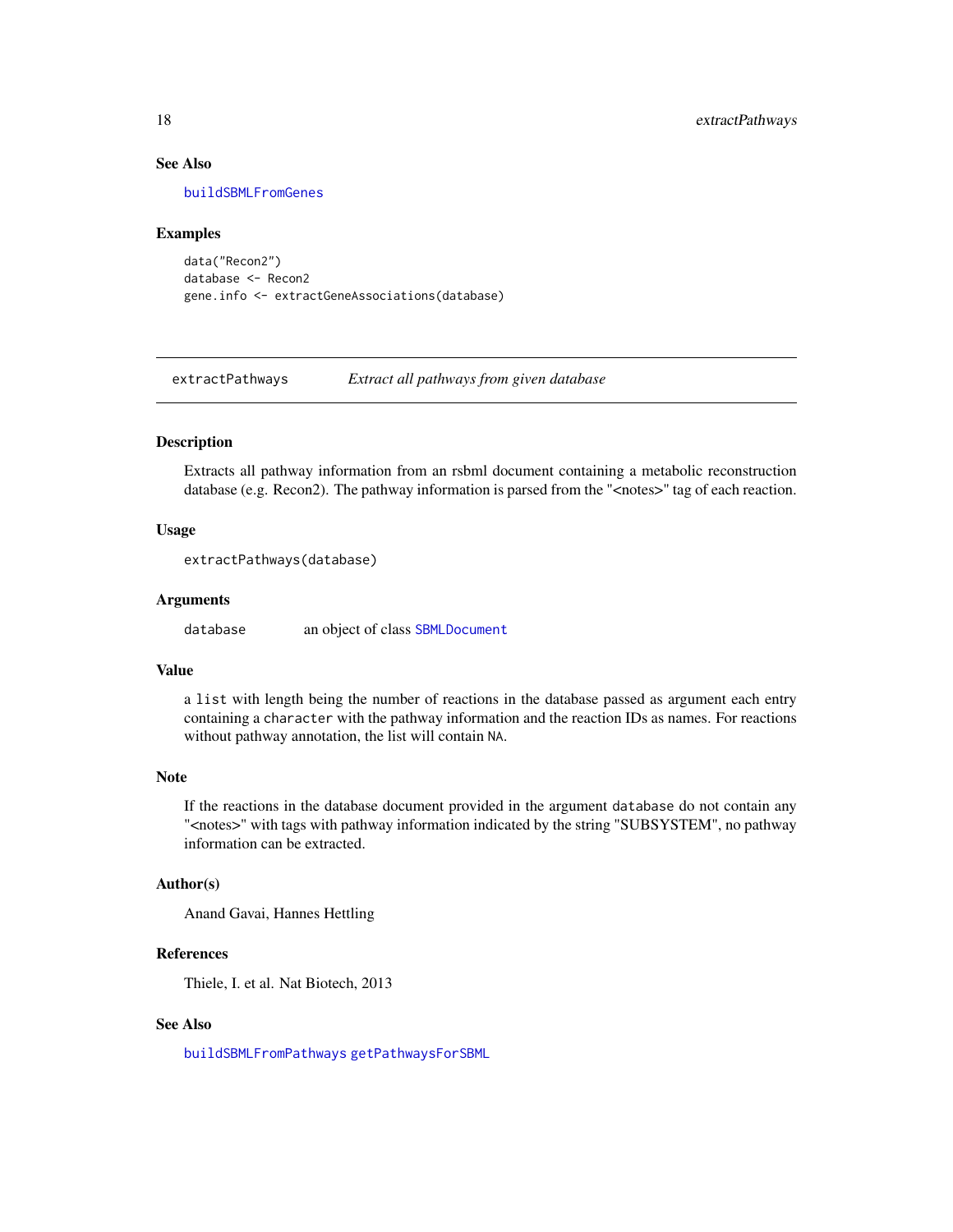## <span id="page-18-0"></span>getPathwaysForSBML 19

## Examples

```
data(Recon2)
pathways.recon2 <- extractPathways(Recon2)
```
<span id="page-18-1"></span>getPathwaysForSBML *Extract all pathways from a database that are relevant for a given SBML model*

## Description

Extracts all pathway information from an rsbml document containing a metabolic reconstruction database (e.g. Recon2) and returns the subset of these pathways that is associated with the reactions in the given model. The pathway information is parsed from the "<notes>" tag of each reaction.

#### Usage

getPathwaysForSBML(model, database)

#### Arguments

| database | an rsbml object of class SBMLDocument |
|----------|---------------------------------------|
| model    | an rsbml object of class Model        |

#### Value

A vector of type character that contains all the pathways relevant for the given model according to the specified database. Note that duplicate pathways do not appear twice in the return value.

## Note

If the reactions in the database document provided in the argument database do not contain any "<notes>" with tags with pathway information indicated by the string "SUBSYSTEM", no pathway information can be extracted.

#### Author(s)

Anand Gavai, Hannes Hettling

## References

Thiele, I. et al. Nat Biotech, 2013

## See Also

[buildSBMLFromPathways](#page-7-1) [buildSBMLFromGenes](#page-5-1) [extractPathways](#page-17-1)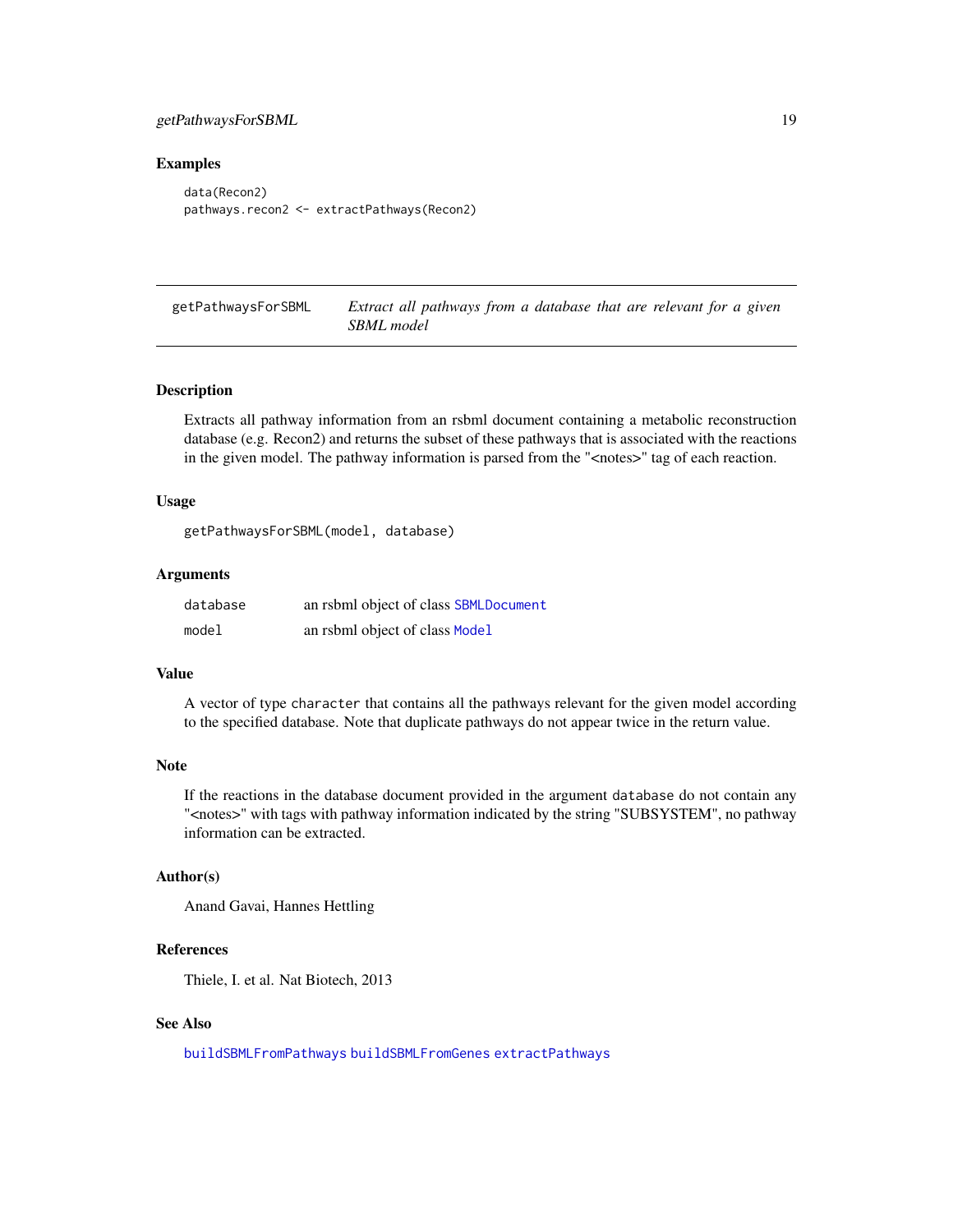#### 20 getRates

## Examples

```
##Build a model from query genes
data("Recon2")
database <- Recon2
query <- c("218.1", "223.1") ##query gene identifiers
m <- buildSBMLFromGenes(query, database)
##extract all pathways for that model
getPathwaysForSBML(m, database)
```
getRates *Get Optimized Rates*

## Description

getRates takes the model file as the argument and based on the description of the model file generates flux values for "minimum" or "maximum" reaction rates

## Usage

```
getRates(modelFile)
```
## Arguments

modelFile The path to a LIM model file as generated for instance from the functions createLIMFromBiGG or createLIMFromSBML

## Value

The value returned is one dimentional numeric vector of flux rates for each reaction

## Author(s)

Anand K. Gavai <anand.gavai@bioinformatics.nl>

## Examples

```
data("Glycolysis")
rates <-getRates(Glycolysis)
rates
```
<span id="page-19-0"></span>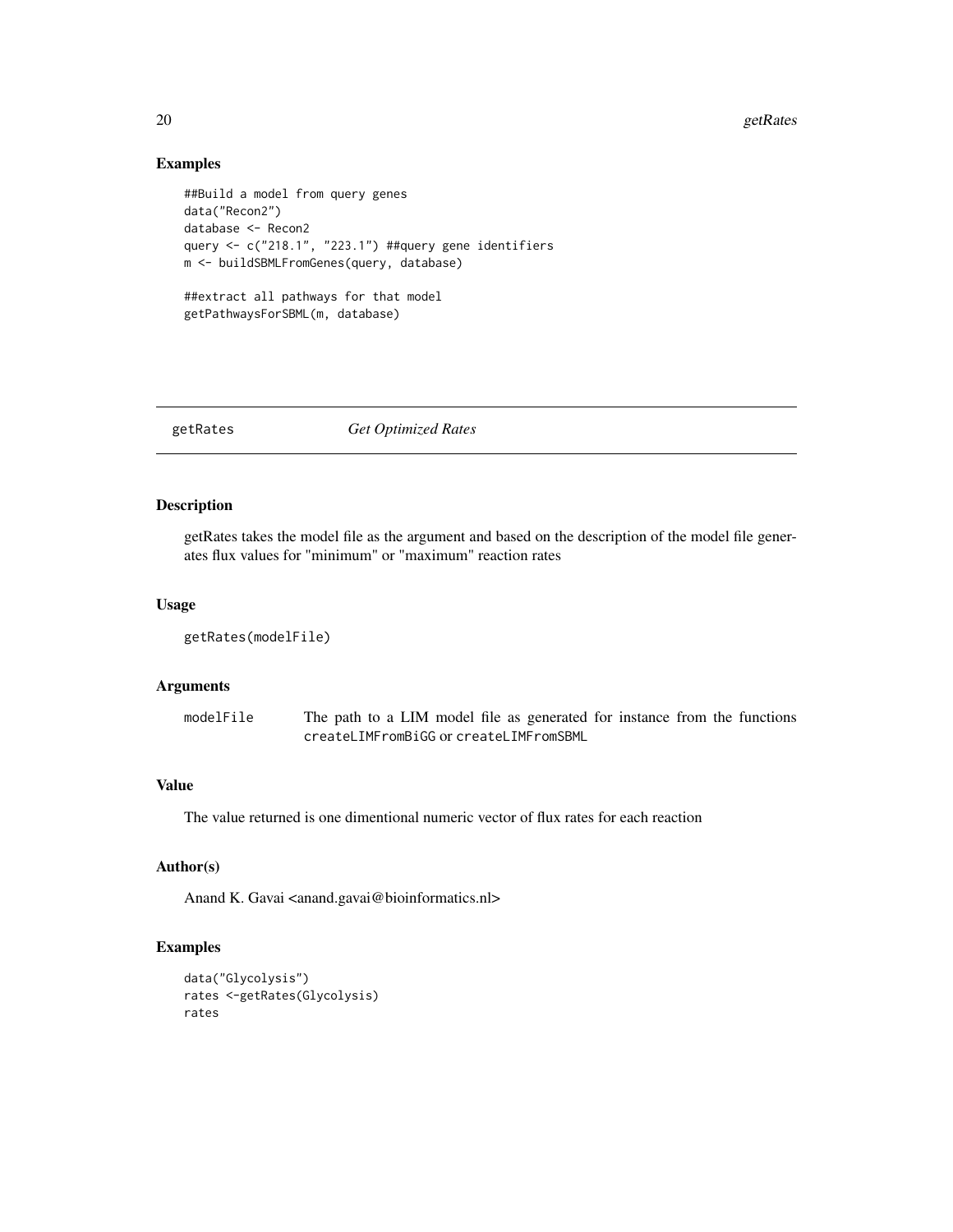<span id="page-20-0"></span>

## Description

Model of Glycolysis pathway

## Usage

Glycolysis

## Format

A LIM model file created as an example

gprMapping *GPR mapping*

## Description

Continuous gene expression levels are mapped from genes to reactions using the gene-proteinreaction (GPR) association rules as found in ReconX databases. The expression level of reactions catalyzed by enzyme complexes (and operator) can be set to the minimum,maximum,mean and median functions. Similarly expression level of the associated genes, and the expression level of reactions catalyzed by isoenzymes (or operator) can also be set to either minimum,maximum,mean and median functions for the associated genes. Operator Precedence: "AND" followed by "OR"

## Usage

gprMapping(gene\_express,react\_gene\_map,OR=c("mean","median","min","max"),AND=c("min","max","mean","

## Arguments

| gene_express | The path to a gene expression file with three columns gene symbol, entrez id<br>and foldchanges    |
|--------------|----------------------------------------------------------------------------------------------------|
|              | react_gene_map Database file created from ReconX database using functions such as rmvSpliceVariant |
| 0R           | Takes values from statistical functions such as mean, median, min, max                             |
| AND          | Takes values from statistical functions such as mean, median, min, max                             |

## Value

Returns a dataframe with Reaction\_id, GPR formulae and Calculated values

## Author(s)

Anand K. Gavai <anand.gavai@bioinformatics.nl>, Hannes Hettling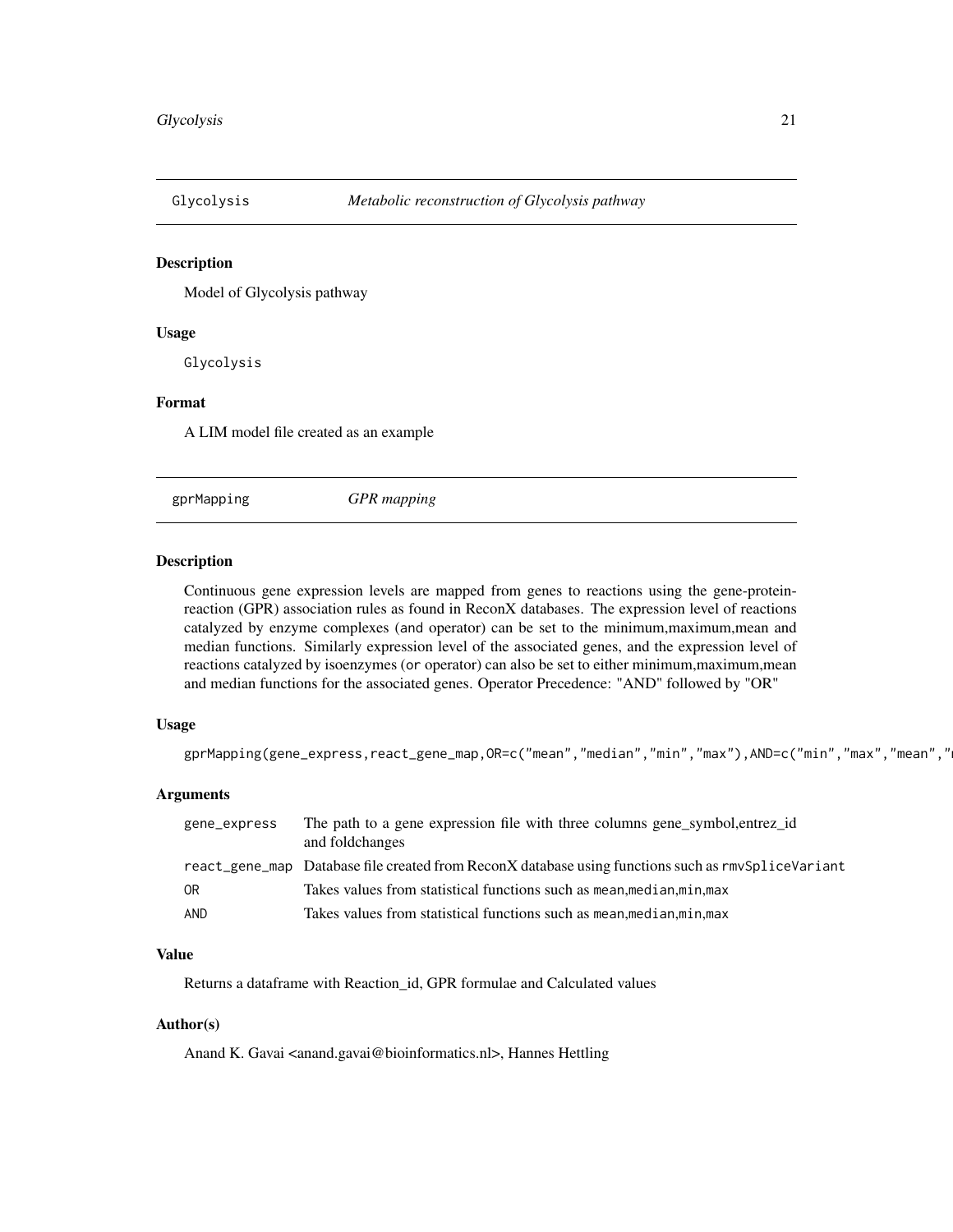## <span id="page-21-0"></span>Examples

```
# Read gene expression data
file <- system.file("extdata", "Gene_Symbol_Entrez_Foldchanges.csv", package="BiGGR")
gene_express<-read.csv(file,header=TRUE)
data(Recon2)
gene.info <- extractGeneAssociations(Recon2)
gene.info<-do.call(rbind.data.frame,gene.info)
colnames(gene.info)<-c("GPR")
gene.info$react_id<-row.names(gene.info)
gene.info<-gene.info[,c(2,1)]
rownames(gene.info)<-NULL
react_gene_map<-rmvSpliceVariant(gene.info)
gpr.map<-gprMapping(gene_express,react_gene_map,OR="mean",AND="min")
```
## gprMappingAvg *GPR mapping ignoring AND & OR operators*

## Description

Continuous gene expression levels are mapped from genes to reactions using the gene-proteinreaction (GPR) association rules as found in ReconX databases. These rules are comprised of AND and OR operators. This function ignores these rules and take average of all genes

#### Usage

gprMappingAvg(gene\_express,react\_gene\_map)

## Arguments

|                 | The path to a gene expression file with three columns gene_symbol, entrez_id |
|-----------------|------------------------------------------------------------------------------|
| and foldchanges |                                                                              |

## react\_gene\_map Database file created from ReconX database using functions such as rmvSpliceVariant

#### Value

Returns a dataframe with Reaction\_id, GPR formulae and average values

## Author(s)

Anand K. Gavai <anand.gavai@bioinformatics.nl>, Hannes Hettling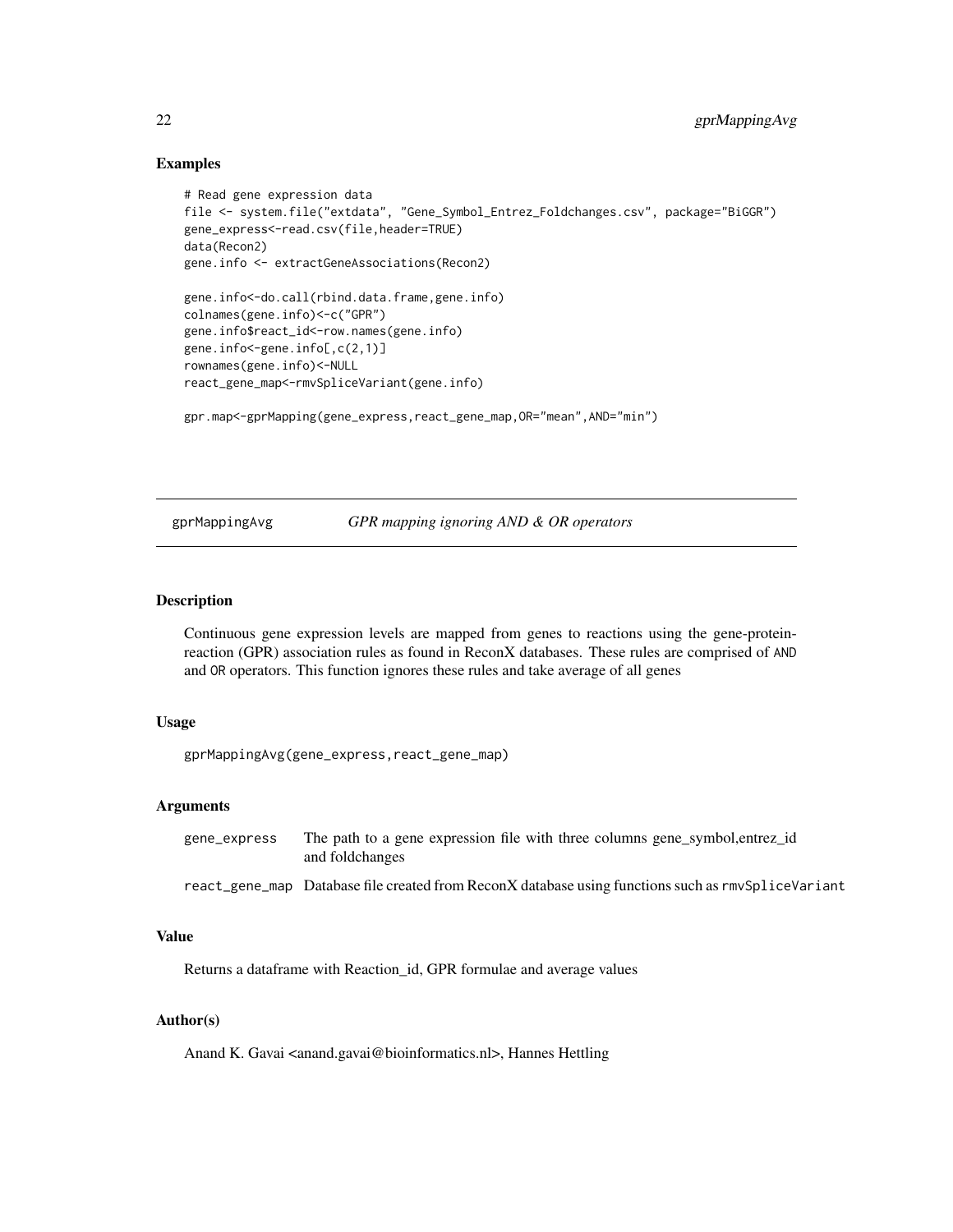## <span id="page-22-0"></span>H.pylori\_ilT341 23

## Examples

```
# Read gene expression data
file <- system.file("extdata", "Gene_Symbol_Entrez_Foldchanges.csv", package="BiGGR")
gene_express<-read.csv(file,header=TRUE)
data(Recon2)
gene.info <- extractGeneAssociations(Recon2)
gene.info<-do.call(rbind.data.frame,gene.info)
colnames(gene.info)<-c("GPR")
gene.info$react_id<-row.names(gene.info)
gene.info<-gene.info[,c(2,1)]
rownames(gene.info)<-NULL
react_gene_map<-rmvSpliceVariant(gene.info)
```
gpr.map.avg<-gprMappingAvg(gene\_express,react\_gene\_map)

H.pylori\_ilT341 *H.pylori in silico genome-scale characterization of single and double deletion mutants*

## **Description**

An Expanded Metabolic Reconstruction of Helicobacter pylori (iIT341 GSM/GPR): An in silico genome-scale characterization of single and double deletion mutants. The dataset was generated by downloading the SBML file of the reconstruction (http://bigg.ucsd.edu/bigg/exportSelect.pl) which was subsequently converted into an object of class SBML using the rsbml\_read function from the rsbml package.

## Usage

data(H.pylori\_ilT341)

#### Format

An sbml object of class rsbml

## Details

Note that the files in the BiGG database fail the unit consistancy check of the rsbml\_read function. To avoid unit checking when creating SBML objects, the substance units in the reaction tags were parsed out from the database SBML files (see example below).

#### Source

http://bigg.ucsd.edu/bigg/exportSelect.pl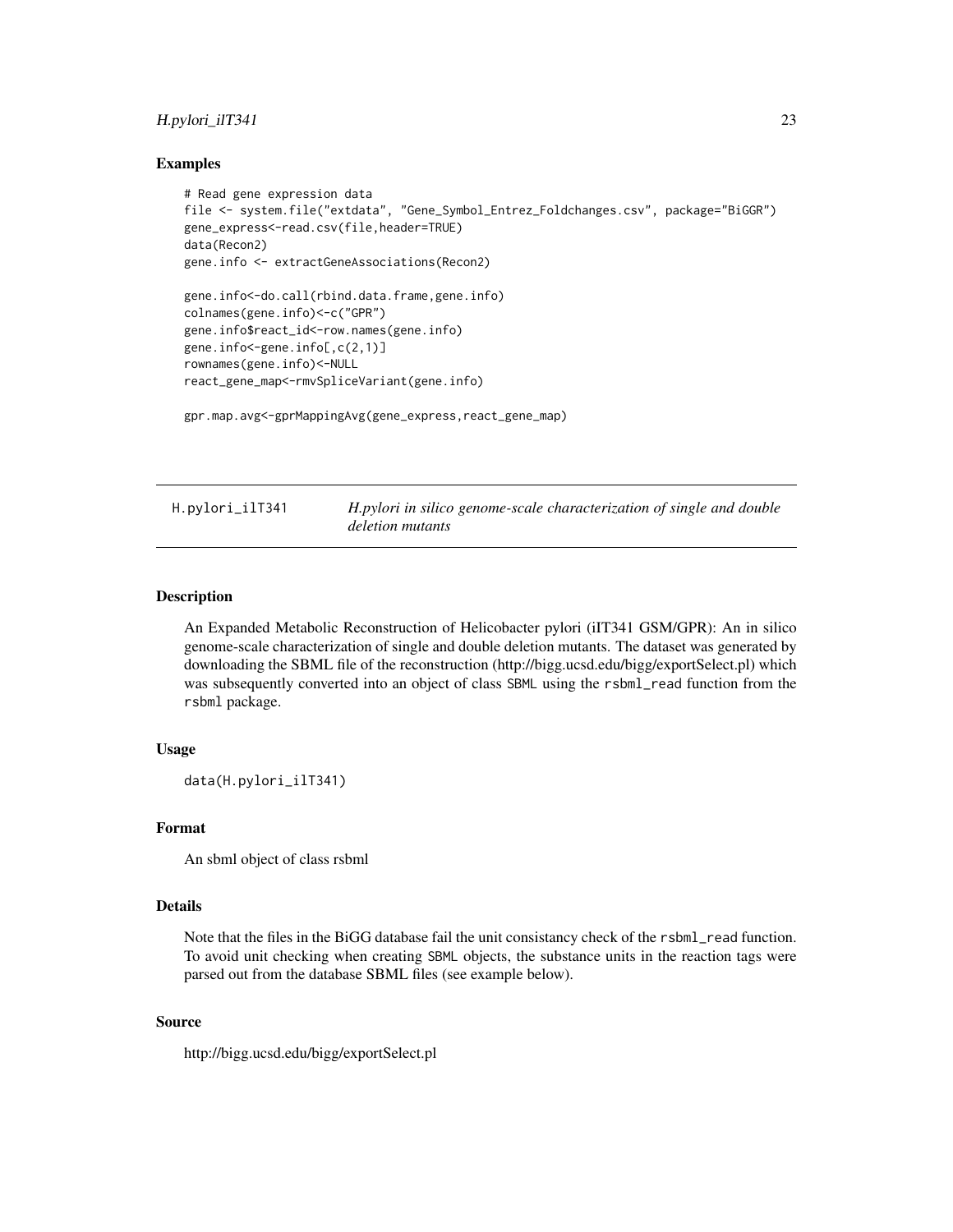## <span id="page-23-0"></span>References

Thiele, I., Vo, T.D., Price, N.D. and Palsson, B., *An Expanded Metabolic Reconstruction of Helicobacter pylori* (iIT341 GSM/GPR): An in silico genome-scale characterization of single and double deletion mutants, Journal of Bacteriology, 187(16): 5818-5830 (2005)

## Examples

```
## Not run:
##The dataset was generated as follows:
##SBML_export.xml was downloaded from http://bigg.ucsd.edu/bigg/exportSelect.pl
##and a newline was added at the end of the file
file <- "SBML_export.xml"
string <- paste(readLines(file), collapse="\n")
##Parse out units to avoid validation error
string <- gsub("units=\".+?\"", "", string)
H.pylori_ilT341 <- rsbml_read(text=string)
## End(Not run)
##load data and get all reaction IDs
data(H.pylori_ilT341)
model <- H.pylori_ilT341@model
```
##get all reaction identifiers sapply(model@reactions, id)

H.sapiens\_Recon\_1 *Reconstruction of human metabolism from the BiGG database*

## Description

The dataset was generated by downloading the SBML file of the reconstruction (http://bigg.ucsd.edu/bigg/exportSelect.pl) which was subsequently converted into an object of class SBML using the rsbml\_read function from the rsbml package.

## Usage

```
data(H.sapiens_Recon_1)
```
#### Format

An sbml object of class rsbml

## Details

Note that the files in the BiGG database fail the unit consistancy check of the rsbml\_read function. To avoid unit checking when creating SBML objects, the substance units in the reaction tags were parsed out from the database SBML files (see example below).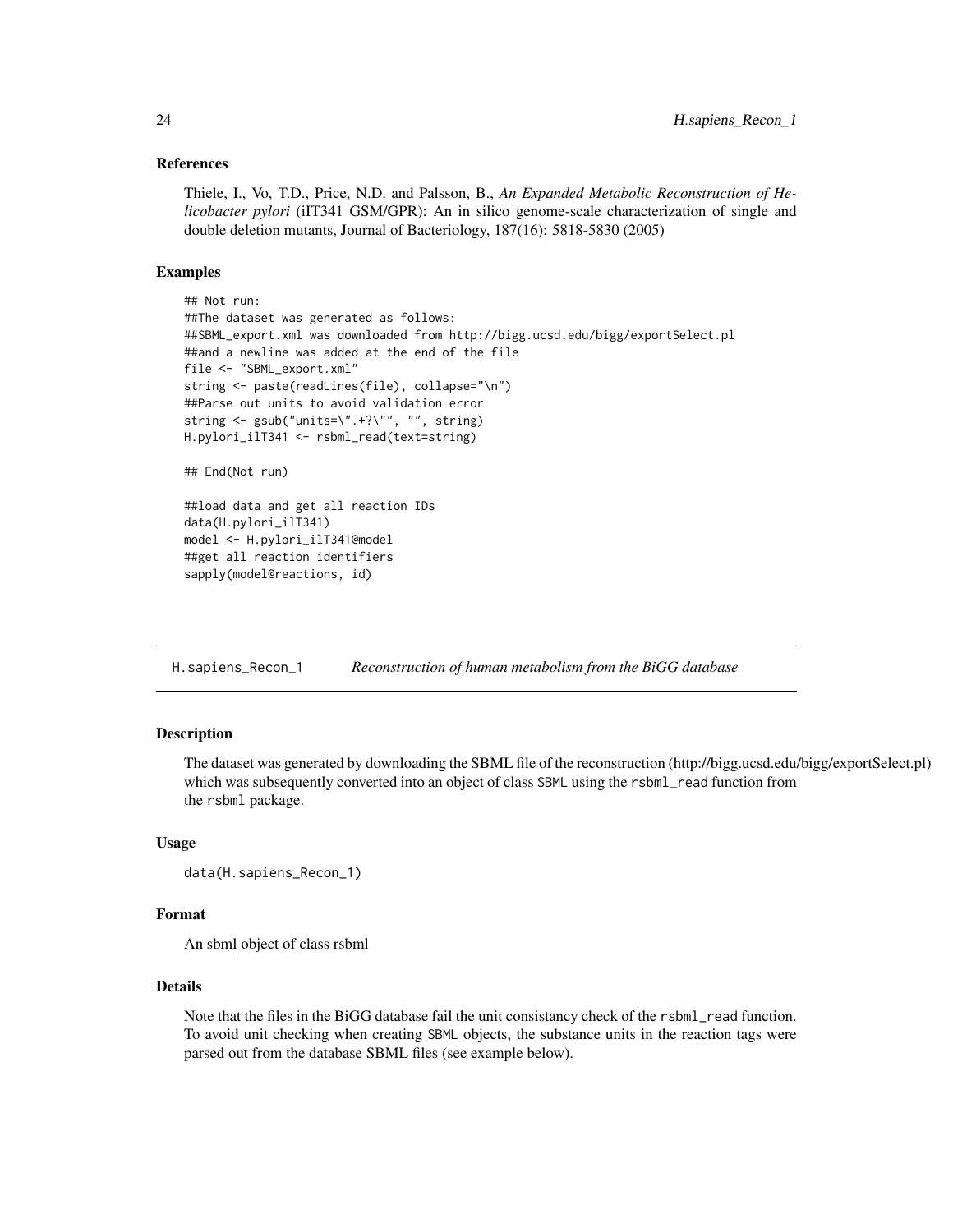#### <span id="page-24-0"></span>lying.tunell.data 25

## Source

http://bigg.ucsd.edu/bigg/exportSelect.pl

#### References

Duarte, N.D., Becker, S. A., Jamshidi, N., Thiele, I., Mo, M. L., Vo, T. D., Srivas, R., Palsson, B. O., Global reconstruction of the human metabolic network based on genomic and bibliomic data, Proc. Nat Acad. Sci. 104(6):1777-82 (2007)

## Examples

```
## Not run:
##The dataset was generated as follows:
##SBML_export.xml was downloaded from http://bigg.ucsd.edu/bigg/exportSelect.pl
##and a newline was added at the end of the file
file <- "SBML_export.xml"
string <- paste(readLines(file), collapse="\n")
##Parse out units to avoid validation error
string <- gsub("units=\".+?\"", "", string)
H.sapiens_Recon_1 <- rsbml_read(text=string)
## End(Not run)
##load data and get all reaction IDs
```
data(H.sapiens\_Recon\_1) model <- H.sapiens\_Recon\_1@model ##get all reaction identifiers sapply(model@reactions, id)

lying.tunell.data *Dataset of in vivo cerebral metabolite uptake and release rates in healthy humans (old subjects)*

## Description

These data were taken from a publication of Lying-Tunell et al. (1980) reporting cerebral metabolic uptakes and release rates in older subjects (n=5). The data were published as micromole/kg/min, but converted to mmole/min for this dataset (see details).

#### Usage

```
data(lying.tunell.data)
```
## Format

An object of class data.frame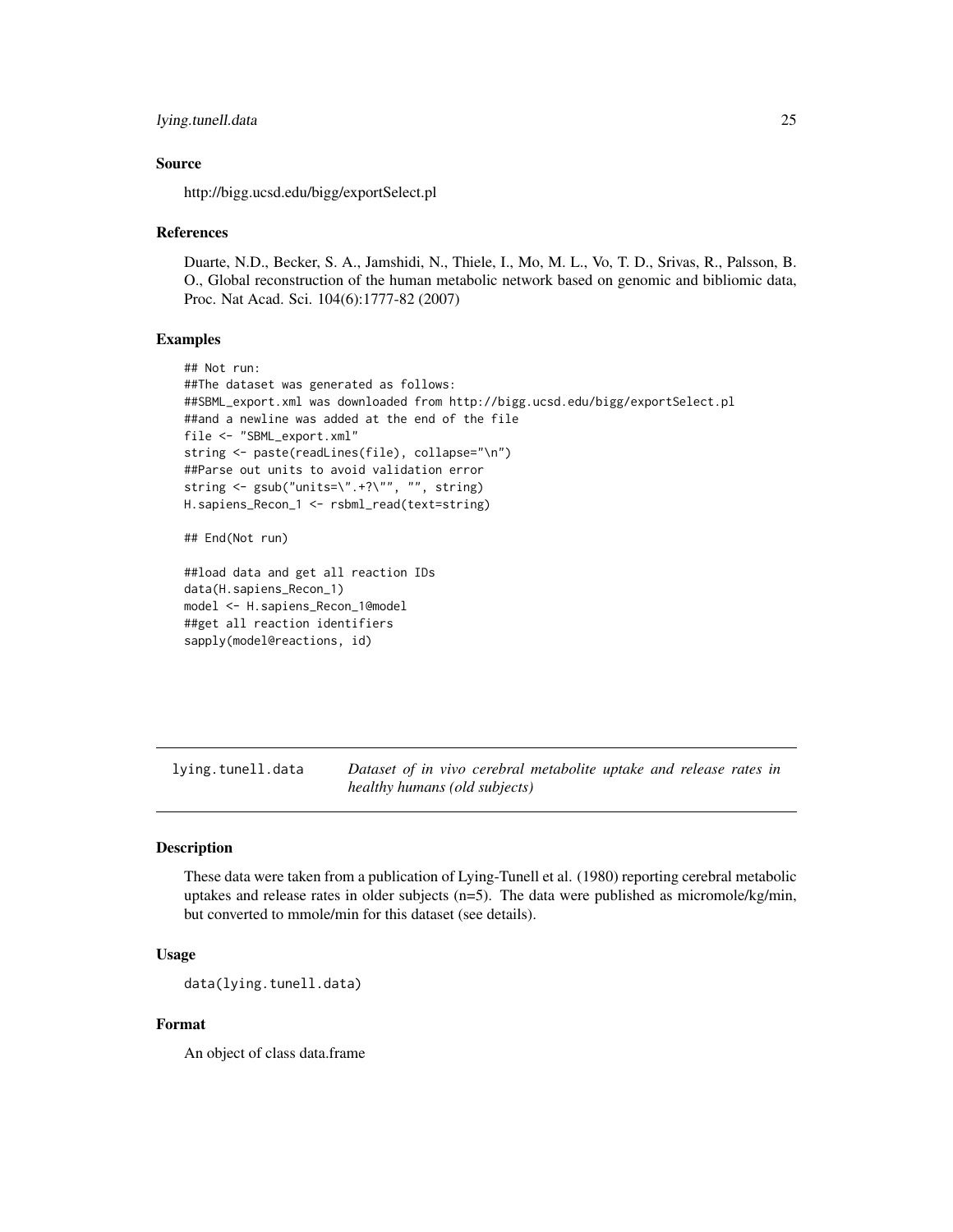#### Details

Data were taken from table 2 (page 271) of the publication. From the given median and range values, mean and standard deviation was estimated using a method by Hozo et al. (2005). Units were converted from micromole/kg/min to mmole/min assuming a brain mass of 1.4kg.

## Source

http://www.ncbi.nlm.nih.gov/pubmed/7468149

## References

Lying-Tunell U, Lindblad BS, Malmlund HO, Persson B: Cerebral blood flow and metabolic rate of oxygen, glucose, lactate, pyruvate, ketone bodies and amino acids. Acta Neurol Scand 1980, 62:265-75.

Hozo SP, Djulbegovic B, Hozo I: Estimating the mean and variance from the median, range, and the size of a sample. BMC Med Res Methodol 2005, 5:13.

#### Examples

## Not run: ##The dataset was generated as follows:

```
##Uptake rates given in micromole/kg/min from Lying-Tunell (1980), n=5 old patients
##converted to mmol/min and assuming a brain mass of 1.4 kg
brain.mass \leq -1.4 ## in kg
oxygen.median \leq -1679 \star brain.mass / 1000
oxygen.range <- c(1184, 1872) * brain.mass / 1000
glucose.median \leq -203 \times \text{brain}.mass / 1000
glucose.range <- c(187, 321) * brain.mass / 1000
lactate.median <-9.2 \times brain.mass / 1000lactate.range \leq c(-68, 7.9) \star brain.mass / 1000
pyruvate.median \le -2.4 \times \text{brain}.mass / 1000
pyruvate.range <- c(-10, -brain.mass) * brain.mass / 1000
glutamine.median \le -11 \times \text{brain}.mass / 1000
glutamine.range \leq c(-61, 22) \star brain.mass / 1000
```

```
##This implements eq 4 from Hozo et al. to estimate
##sample mean from median and range
##m: median, a: minimum, b: maximum, n: number of samples
estimate.sample.mean <- function(m, a, b, n)
(a + 2*m + b)/4 + (a-2*m + b)/(4*n)
```

```
##This implements eq 16 from Hozo et al. to estimate
##sample standard deviation from median and range
##m: median, a: minimum, b: maximum, n: number of samples
estimate.sample.sd <- function(m, a, b, n)
sqrt((((a - 2*m + b)^2)/4 + (b-a)^2)/12)
```
##Calculate mean and standard deviation from median and range values using the method of Hoxo et al. oxygen.mean <- estimate.sample.mean(oxygen.median, oxygen.range[1], oxygen.range[2], 5) oxygen.sd <- estimate.sample.sd(oxygen.median, oxygen.range[1], oxygen.range[2], 5)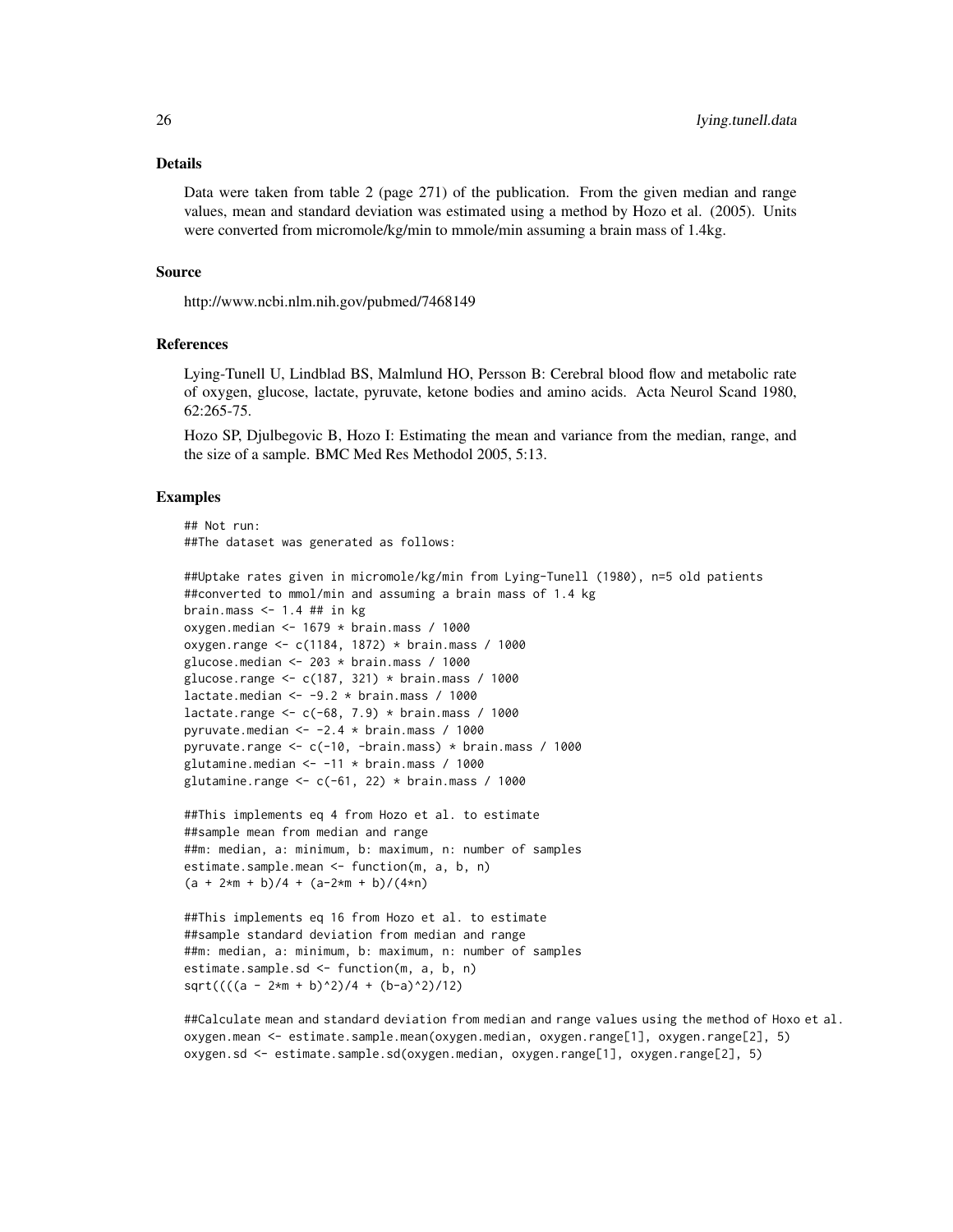```
glucose.mean <- estimate.sample.mean(glucose.median, glucose.range[1], glucose.range[2], 5)
glucose.sd <- estimate.sample.sd(glucose.median, glucose.range[1], glucose.range[2], 5)
lactate.mean <- estimate.sample.mean(lactate.median, lactate.range[1], lactate.range[2], 5)
lactate.sd <- estimate.sample.sd(lactate.median, lactate.range[1], lactate.range[2], 5)
pyruvate.mean <- estimate.sample.mean(pyruvate.median, pyruvate.range[1], pyruvate.range[2], 5)
pyruvate.sd <- estimate.sample.sd(pyruvate.median, pyruvate.range[1], pyruvate.range[2], 5)
glutamine.mean <- estimate.sample.mean(glutamine.median, glutamine.range[1], glutamine.range[2], 5)
glutamine.sd <- estimate.sample.sd(glutamine.median, glutamine.range[1], glutamine.range[2], 5)
lying.tunell.data <- data.frame(median=c(oxygen.median, glucose.median, lactate.median, pyruvate.median, glutami
mean=c(oxygen.mean, glucose.mean, lactate.mean, pyruvate.mean, glutamine.mean),
sd=c(oxygen.sd, glucose.sd, lactate.sd, pyruvate.sd, glutamine.sd),
low=c(oxygen.range[1], glucose.range[1], lactate.range[1], pyruvate.range[1], glutamine.range[1]),
high=c(oxygen.range[2], glucose.range[2], lactate.range[2], pyruvate.range[2], glutamine.range[2]),
row.names=c("o2", "glucose", "lactate", "pyruvate", "glutamine"))
## End(Not run)
##load data
data(lying.tunell.data)
```
##get median value for glucose uptake lying.tunell.data["glucose", "median"]

M.barkeri\_iAF692 *Metabolic reconstruction of M.barkeri from the BiGG database*

## **Description**

The dataset was generated by downloading the SBML file of the reconstruction (http://bigg.ucsd.edu/bigg/exportSelect.pl) which was subsequently converted into an object of class SBML using the rsbml\_read function from the rsbml package.

## Usage

```
data(M.barkeri_iAF692)
```
#### Format

An sbml object of class rsbml

#### Details

Note that the files in the BiGG database fail the unit consistancy check of the rsbml\_read function. To avoid unit checking when creating SBML objects, the substance units in the reaction tags were parsed out from the database SBML files (see example below).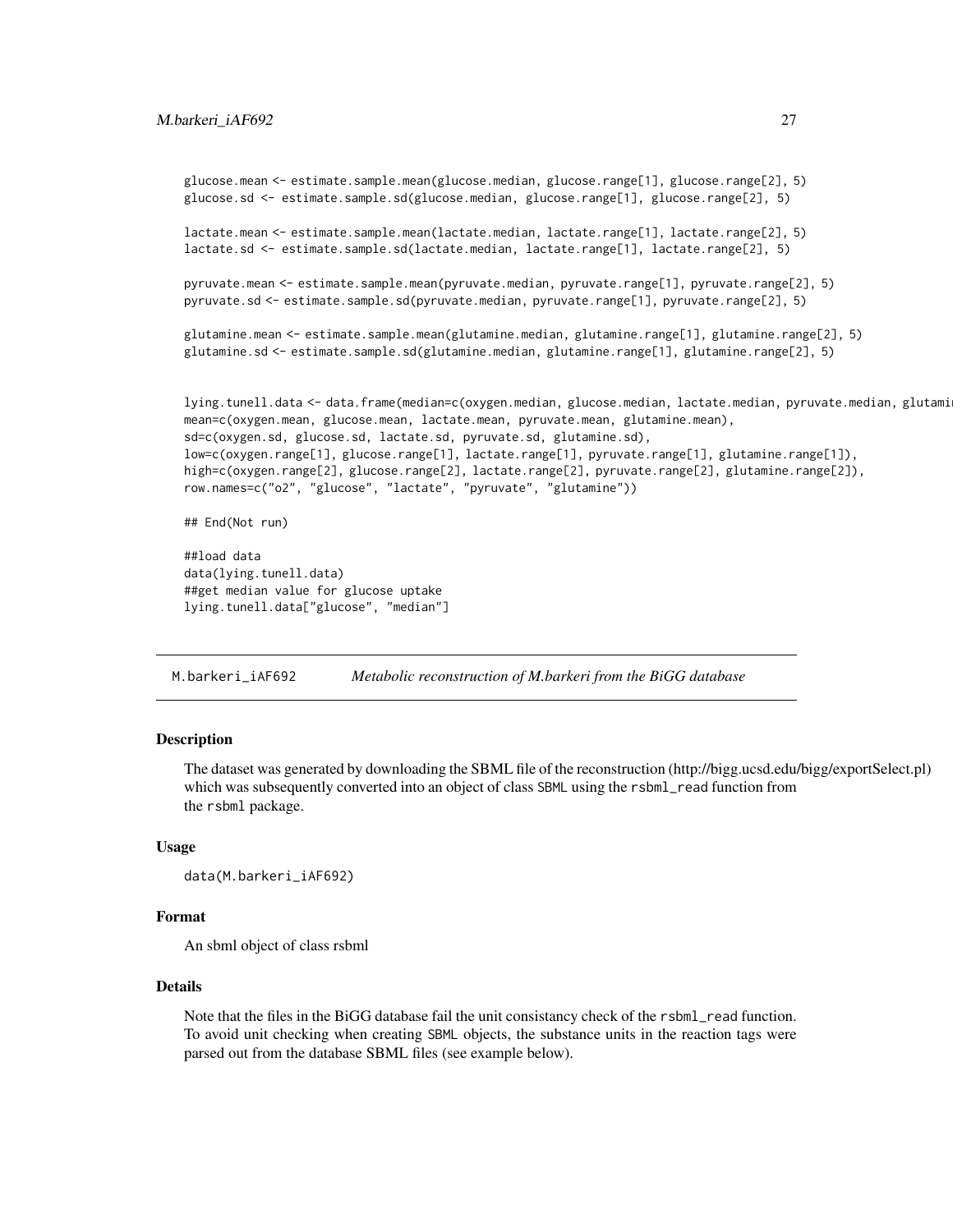## <span id="page-27-0"></span>Source

http://bigg.ucsd.edu/bigg/exportSelect.pl

## References

Feist, A.M., Scholten, J.C.M., Palsson, B.O., Brockman, F.J., and Ideker, T., "Modeling methanogenesis with a genome-scale metabolic reconstruction of Methanosarcina barkeri", Molecular Systems Biology, 2(1):msb4100046-E1-E14 (2006)

#### Examples

```
## Not run:
##The dataset was generated as follows:
##SBML_export.xml was downloaded from http://bigg.ucsd.edu/bigg/exportSelect.pl
##and a newline was added at the end of the file
file <- "SBML_export.xml"
string <- paste(readLines(file), collapse="\n")
##Parse out units to avoid validation error
string <- gsub("units=\".+?\"", "", string)
M.barkeri_iAF692 <- rsbml_read(text=string)
## End(Not run)
```
##load data and get all reaction IDs data(M.barkeri\_iAF692) model <- M.barkeri\_iAF692@model ##get all reaction identifiers sapply(model@reactions, id)

M.tuberculosis\_iNJ661 *Metabolic reconstruction of M.tuberculosis from the BiGG database*

## Description

A metabolic reconstruction for tuberculosis. The dataset was generated by downloading the SBML file of the reconstruction (http://bigg.ucsd.edu/bigg/exportSelect.pl) which was subsequently converted into an object of class SBML using the rsbml\_read function from the rsbml package.

#### Usage

```
data(M.tuberculosis_iNJ661)
```
## Format

An sbml object of class rsbml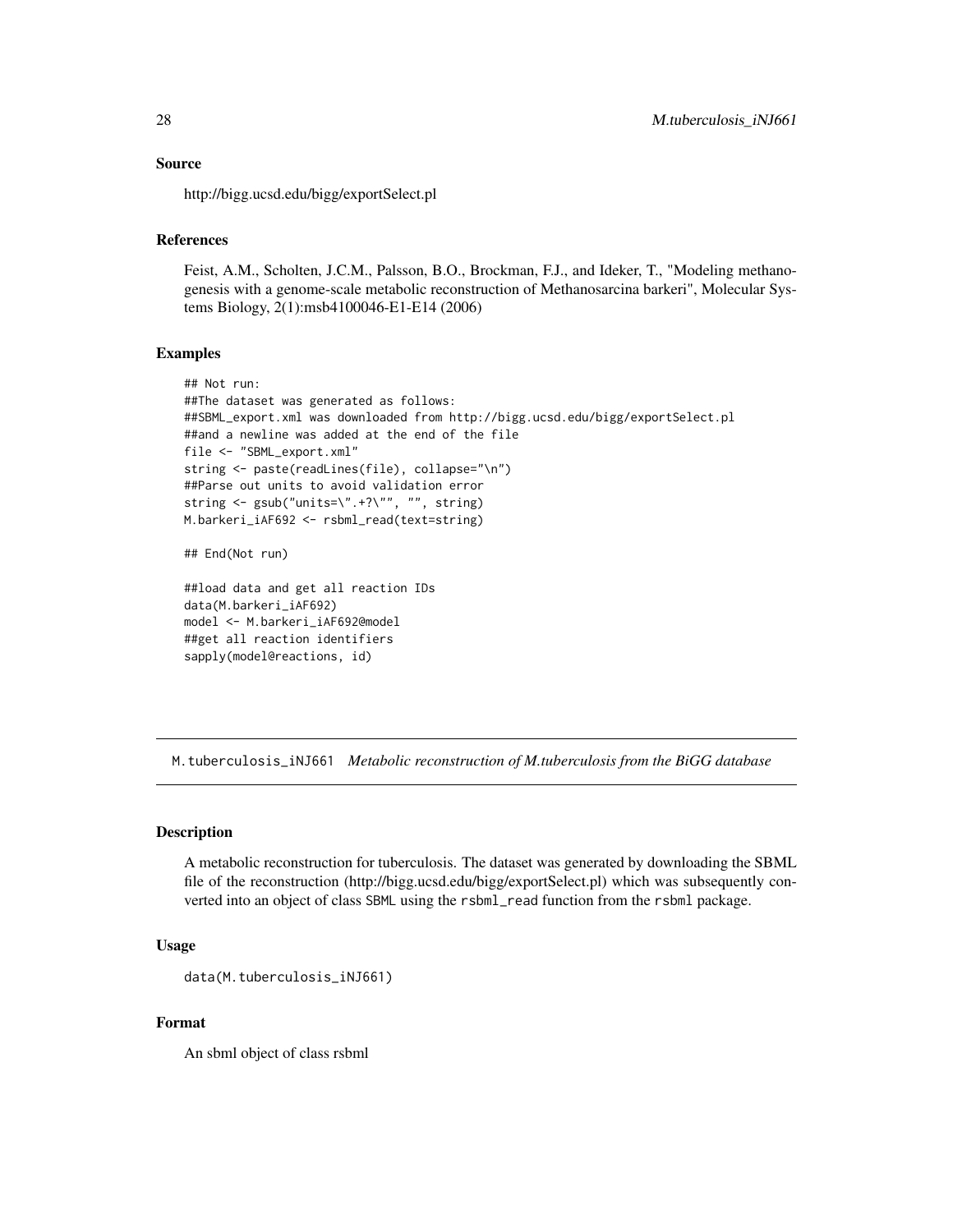#### <span id="page-28-0"></span>Details

Note that the files in the BiGG database fail the unit consistancy check of the rsbml\_read function. To avoid unit checking when creating SBML objects, the substance units in the reaction tags were parsed out from the database SBML files (see example below).

#### Source

http://bigg.ucsd.edu/bigg/exportSelect.pl

## References

Feist, A.M., Henry, C.S., Reed, J.L., Krummenacker, M., Joyce, A.R., Karp, P.D., Broadbelt, L.J., Hatzimanikatis, V., Palsson, B.O., *A genome-scale metabolic reconstruction for Escherichia coli K-12 MG1655 that accounts for 1260 ORFs and thermodynamic information*, olecular Systems Biology, 3:121 (2007)

## Examples

```
## Not run:
##The dataset was generated as follows:
##SBML_export.xml was downloaded from http://bigg.ucsd.edu/bigg/exportSelect.pl
##and a newline was added at the end of the file
file <- "SBML_export.xml"
string <- paste(readLines(file), collapse="\n")
##Parse out units to avoid validation error
string \leq gsub("units=\".+?\"", "", string)
M.tuberculosis_iNJ661 <- rsbml_read(text=string)
## End(Not run)
```

```
##load data and get all reaction IDs
data(M.tuberculosis_iNJ661)
model <- M.tuberculosis_iNJ661@model
##get all reaction identifiers
sapply(model@reactions, id)
```
P.putida\_iJN746 *Metabolic reconstruction of P.putida from the BiGG database*

## **Description**

A metabolic reconstruction for P. putida. The dataset was generated by downloading the SBML file of the reconstruction (http://bigg.ucsd.edu/bigg/exportSelect.pl) which was subsequently converted into an object of class SBML using the rsbml\_read function from the rsbml package.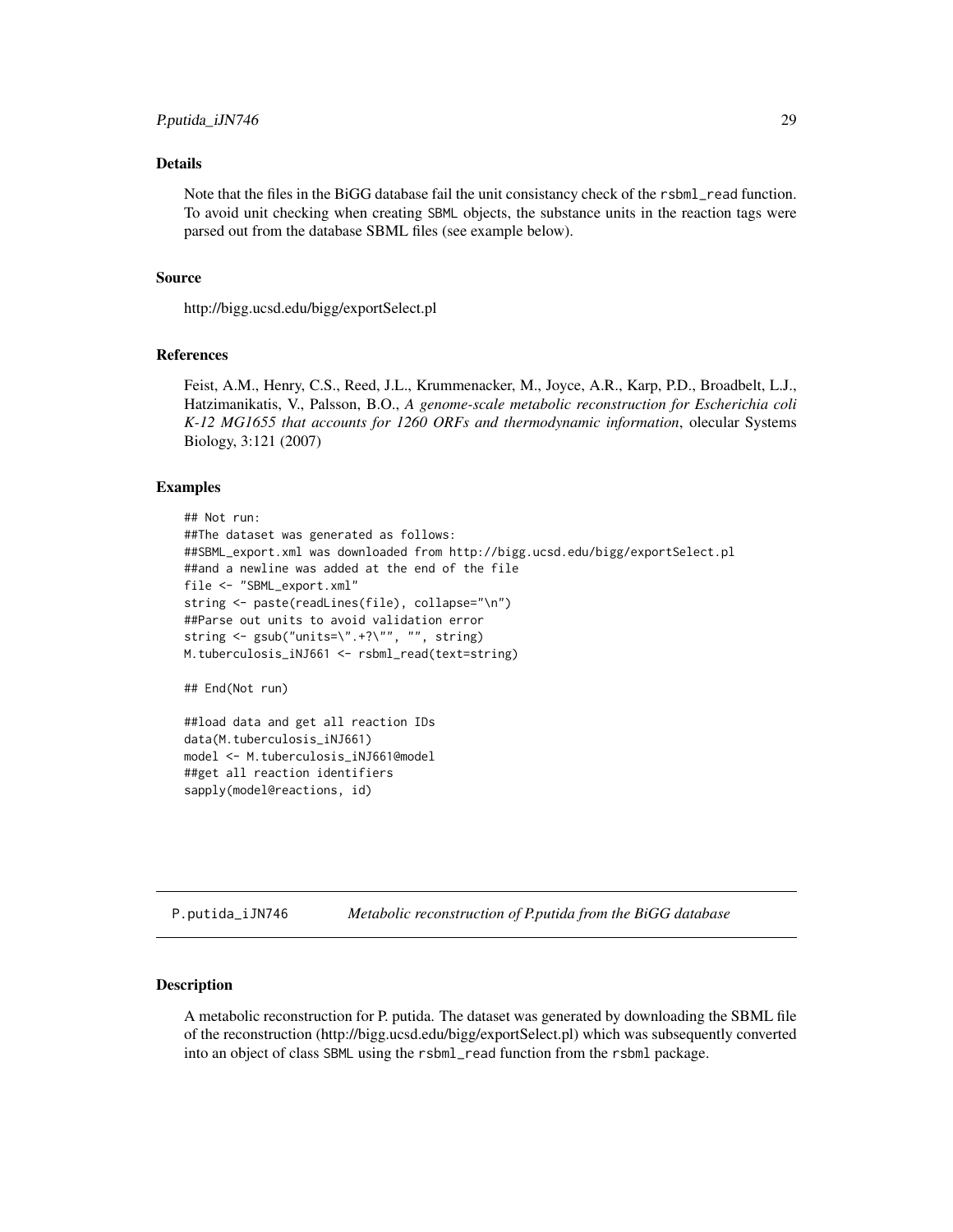## Usage

data(P.putida\_iJN746)

## Format

An sbml object of class rsbml

## Details

Note that the files in the BiGG database fail the unit consistancy check of the rsbml\_read function. To avoid unit checking when creating SBML objects, the substance units in the reaction tags were parsed out from the database SBML files (see example below).

#### Source

http://bigg.ucsd.edu/bigg/exportSelect.pl

## References

Feist, A.M., Henry, C.S., Reed, J.L., Krummenacker, M., Joyce, A.R., Karp, P.D., Broadbelt, L.J., Hatzimanikatis, V., Palsson, B.O., *A genome-scale metabolic reconstruction for Escherichia coli K-12 MG1655 that accounts for 1260 ORFs and thermodynamic information*, olecular Systems Biology, 3:121 (2007)

#### Examples

```
## Not run:
##The dataset was generated as follows:
##SBML_export.xml was downloaded from http://bigg.ucsd.edu/bigg/exportSelect.pl
##and a newline was added at the end of the file
file <- "SBML_export.xml"
string <- paste(readLines(file), collapse="\n")
##Parse out units to avoid validation error
string <- gsub("units=\".+?\"", "", string)
P.putida_iJN746 <- rsbml_read(text=string)
```
## End(Not run)

##load data and get all reaction IDs data(P.putida\_iJN746) model <- P.putida\_iJN746@model ##get all reaction identifiers sapply(model@reactions, id)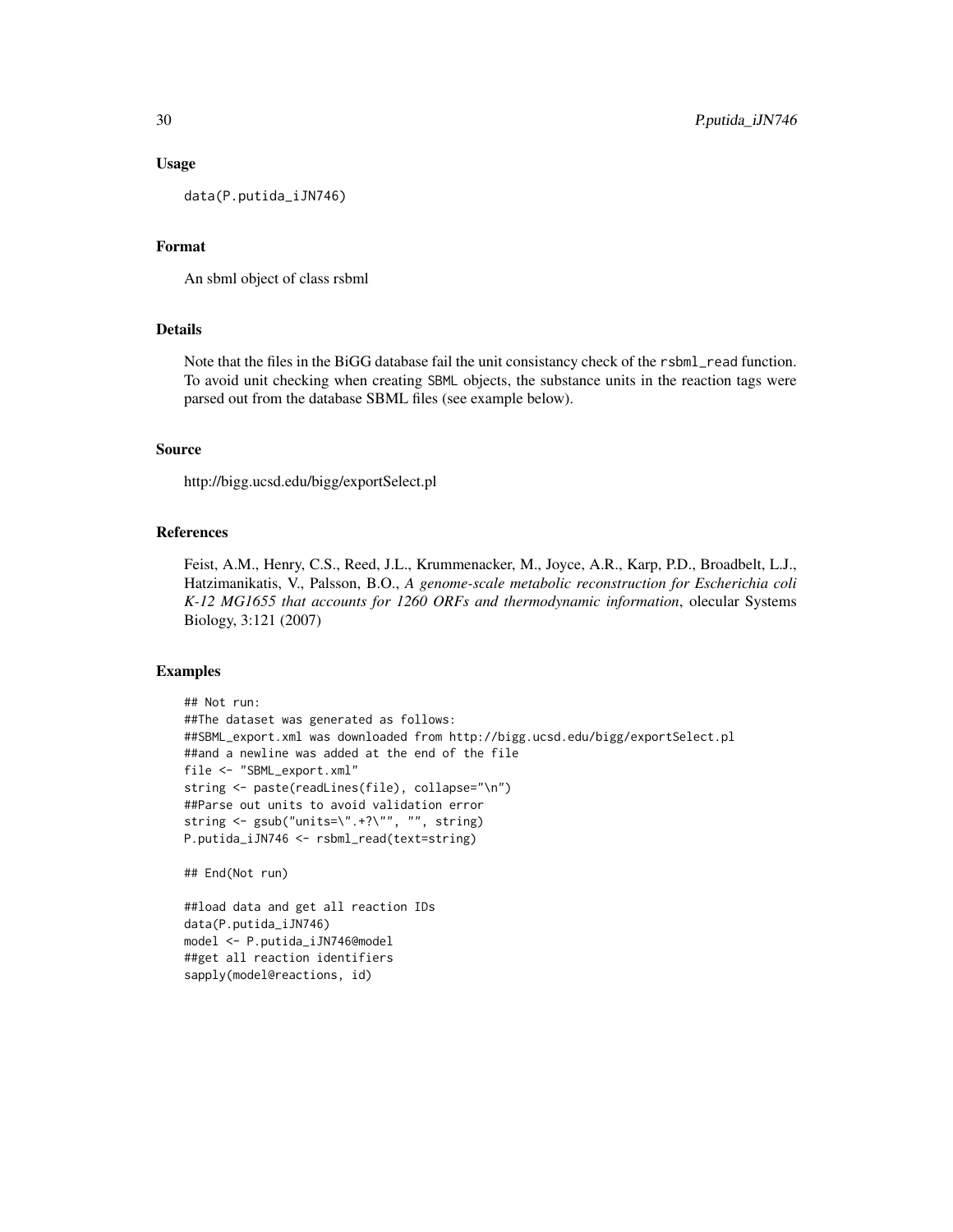<span id="page-30-0"></span>

## Description

The dataset was generated by downloading the SBML file of the reconstruction (http://www.ebi.ac.uk/biomodelsmain/MODEL1109130000) which was subsequently converted into an object of class SBML using the rsbml\_read function from the rsbml package.

## Usage

data(Recon2)

## Format

An sbml object of class rsbml

## Source

http://www.ebi.ac.uk/biomodels-main/MODEL1109130000

## References

Thiele I, Swainston N, et al.,"A community-driven global reconstruction of human metabolism", Nature Biotechnology 31, 419-425 (2013), doi:10.1038/nbt.2488

#### Examples

## Not run: ##The dataset was generated as follows: ##MODEL1109130000.xml was downloaded from http://www.ebi.ac.uk/biomodels-main/MODEL1109130000 ##Recon2 <- rsbml\_read("MODEL1109130000.xml")

## End(Not run)

```
##load data and get all reaction IDs
data(Recon2)
model <- Recon2@model
##get all reaction identifiers
sapply(model@reactions, id)
```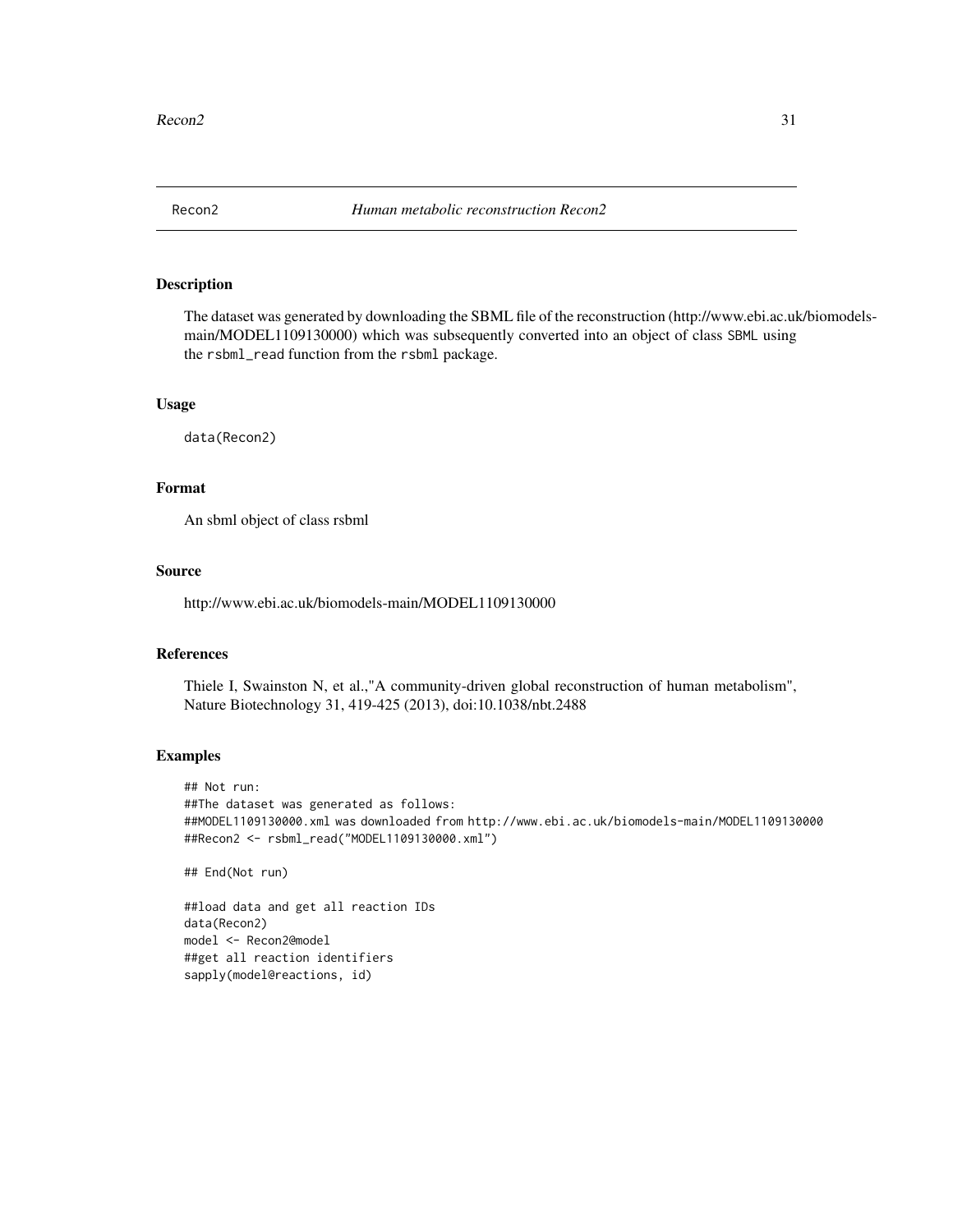<span id="page-31-0"></span>rmvSpliceVariant *Remove splicing variants from the database.*

## Description

Removes alternative splicing information from the database.

## Usage

```
rmvSpliceVariant(gene.info)
```
## Arguments

gene.info A reaction gene maping from the ReconX database created from functions extractGeneAssociations

## Value

A n x 2 dimentional dataframe of Reaction-Gene(Entrez number) mapping from ReconX database

## Author(s)

Anand Gavai <anand.gavai@bioinformatics.nl>, Hannes Hettling

## References

Thiele, I. et al. Nat Biotech, 2013

#### Examples

```
data(Recon2)
gene.info <- extractGeneAssociations(Recon2)
```

```
gene.info<-do.call(rbind.data.frame,gene.info)
colnames(gene.info)<-c("GPR")
gene.info$react_id<-row.names(gene.info)
gene.info<-gene.info[,c(2,1)]
rownames(gene.info)<-NULL
```

```
react_gene_map<-rmvSpliceVariant(gene.info)
```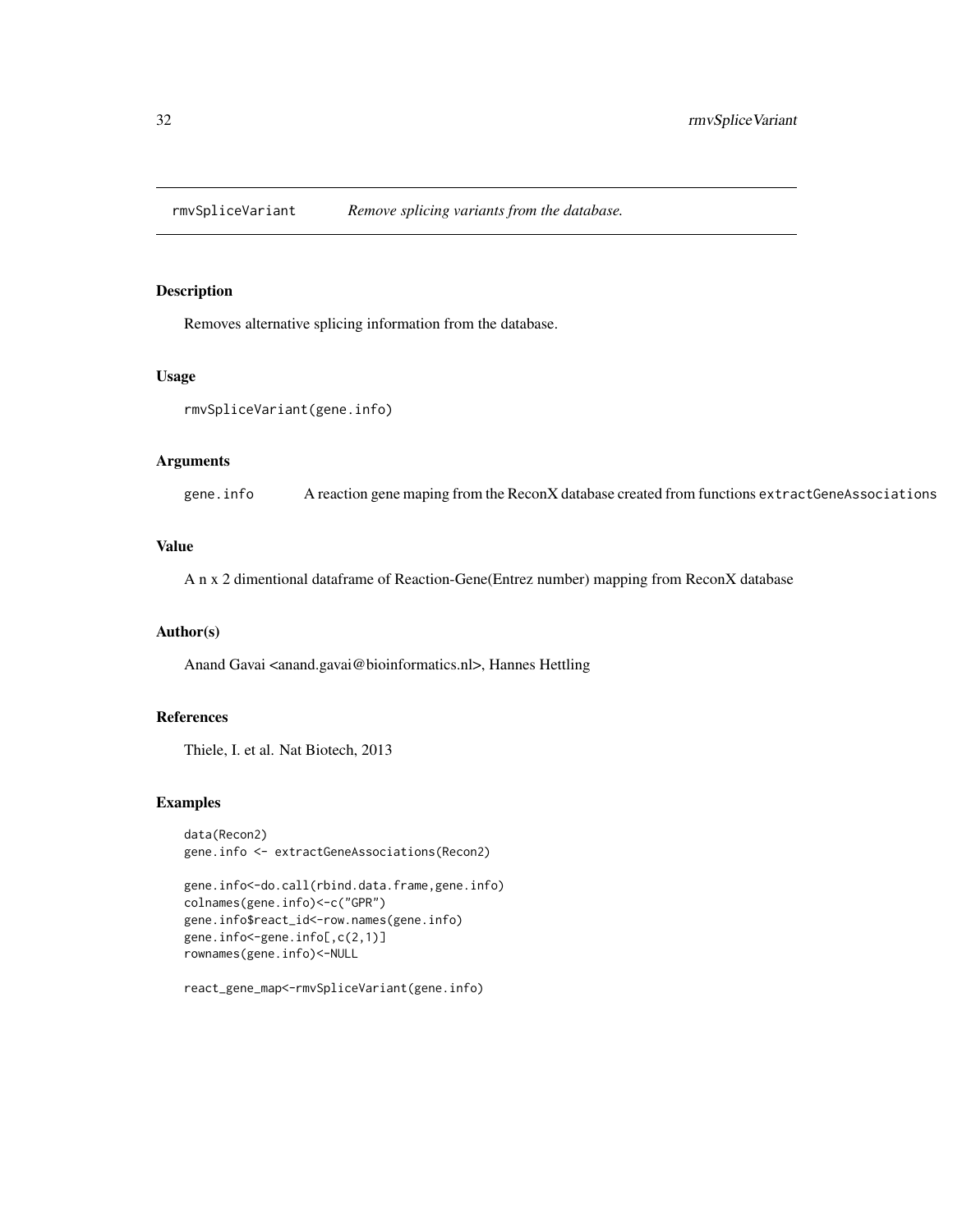<span id="page-32-0"></span>

#### Description

The dataset was generated by downloading the SBML file of the reconstruction (http://bigg.ucsd.edu/bigg/exportSelect.pl) which was subsequently converted into an object of class SBML using the rsbml\_read function from the rsbml package.

#### Usage

```
data(S.aureus_iSB619)
```
## Format

An sbml object of class rsbml

#### Details

Note that the files in the BiGG database fail the unit consistancy check of the rsbml\_read function. To avoid unit checking when creating SBML objects, the substance units in the reaction tags were parsed out from the database SBML files (see example below).

## Source

http://bigg.ucsd.edu/bigg/exportSelect.pl

## References

Becker, S.A. and Palsson, B.O., Genome-scale reconstruction of the metabolic network in Staphylococcus aureus N315: an initial draft to the two-dimensional annotation, BMC Microbiology, 5(1):8 (2005)

#### Examples

```
## Not run:
##The dataset was generated as follows:
##SBML_export.xml was downloaded from http://bigg.ucsd.edu/bigg/exportSelect.pl
##and a newline was added at the end of the file
file <- "SBML_export.xml"
string <- paste(readLines(file), collapse="\n")
##Parse out units to avoid validation error
string <- gsub("units=\".+?\"", "", string)
S.aureus_iSB619 <- rsbml_read(text=string)
## End(Not run)
```
##load data and get all reaction IDs data(S.aureus\_iSB619)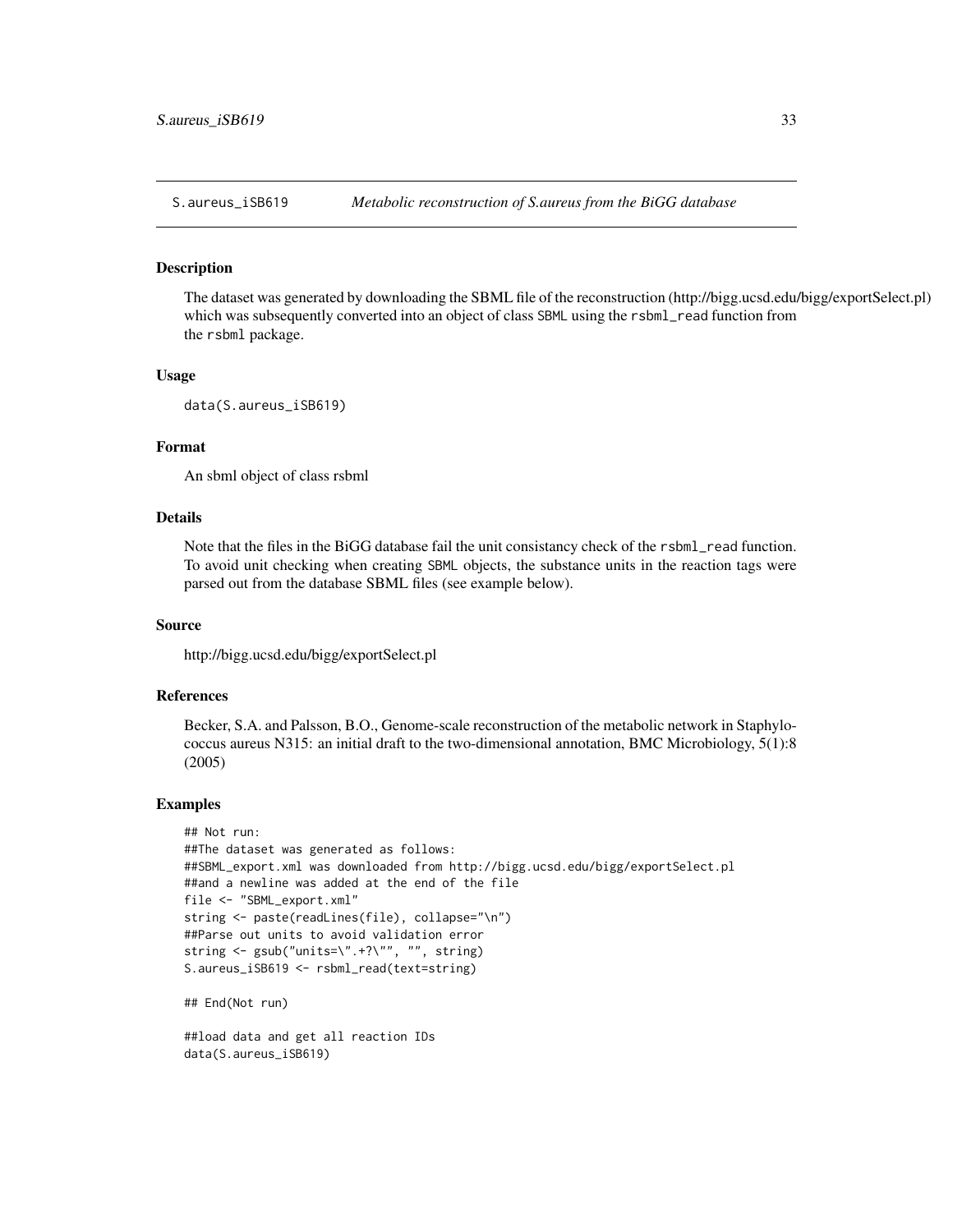```
model <- S.aureus_iSB619@model
##get all reaction identifiers
sapply(model@reactions, id)
```
S.cerevisiae\_iND750 *Metabolic reconstruction of S.cerevisiae from the BiGG database*

#### **Description**

The dataset was generated by downloading the SBML file of the reconstruction (http://bigg.ucsd.edu/bigg/exportSelect.pl) which was subsequently converted into an object of class SBML using the rsbml\_read function from the rsbml package.

## Usage

```
data(S.cerevisiae_iND750)
```
## Format

An sbml object of class rsbml

#### Details

Note that the files in the BiGG database fail the unit consistancy check of the rsbml\_read function. To avoid unit checking when creating SBML objects, the substance units in the reaction tags were parsed out from the database SBML files (see example below).

## Source

http://bigg.ucsd.edu/bigg/exportSelect.pl

## References

Duarte, N.C., Herrgard, M.J., and Palsson, B.O., " Reconstruction and Validation of Saccharomyces cerevisiae iND750, a Fully Compartmentalized Genome-scale Metabolic Model", Genome Research, 14: 1298-1309 (2004)

## Examples

```
## Not run:
##The dataset was generated as follows:
##SBML_export.xml was downloaded from http://bigg.ucsd.edu/bigg/exportSelect.pl
##and a newline was added at the end of the file
file <- "SBML_export.xml"
string <- paste(readLines(file), collapse="\n")
##Parse out units to avoid validation error
string <- gsub("units=\".+?\"", "", string)
```
<span id="page-33-0"></span>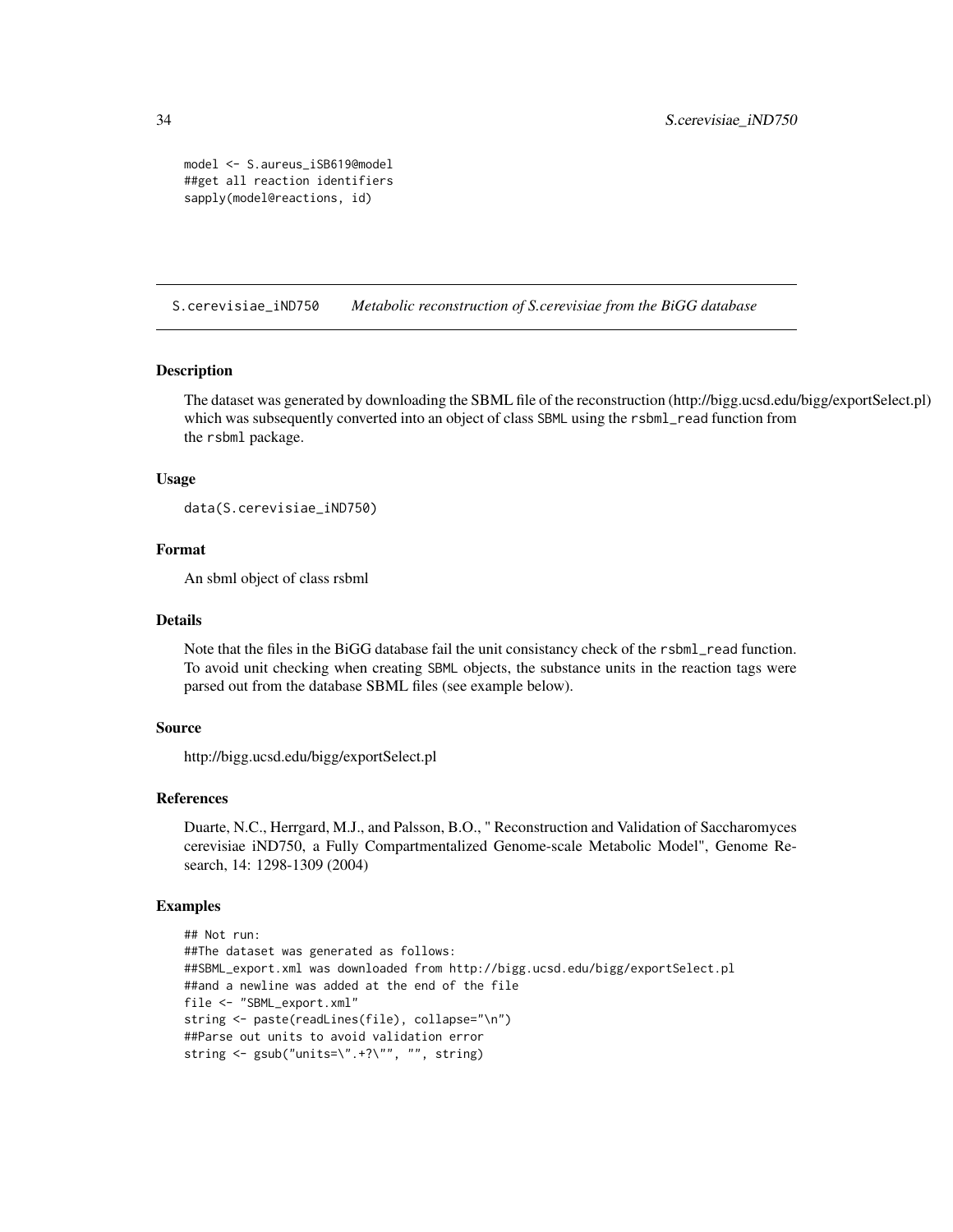## <span id="page-34-0"></span>sampleFluxEnsemble 35

```
S.cerevisiae_iND750 <- rsbml_read(text=string)
## End(Not run)
##load data and get all reaction IDs
data(S.cerevisiae_iND750)
model <- S.cerevisiae_iND750@model
##get all reaction identifiers
sapply(model@reactions, id)
```
sampleFluxEnsemble *Sample a posterior ensemble of feasible flux configurations within the precision limits of given fluxes.*

## Description

This function uses a Markov chain Monte Carlo algorithm to sample an ensemble of flux vectors that satisfy the constrained posed by the model. To account for inaccuracy in certain fluxes, the user can specify uncertain fluxes and provide standard deviations. The function uses the xsample function from the package limSolve.

#### Usage

```
sampleFluxEnsemble(model, uncertain.vars=NULL, iter=3000, ...)
```
## Arguments

| model | Either an object of class LIM as generated by createLIMFromBiGG or createLIMFromSBML,<br>a character with the full path to a LIM model file or an object of class Model<br>from the package rsbml                                                                                                                                                                                                                |
|-------|------------------------------------------------------------------------------------------------------------------------------------------------------------------------------------------------------------------------------------------------------------------------------------------------------------------------------------------------------------------------------------------------------------------|
|       | uncertain. vars An object of class data. frame containing three columns: 1. The identifier for<br>the flux $(es)$ to be constrained within its uncertainty limits (linear combinations<br>of fluxes e.g. $F1 + F2 - F3$ are also allowed), 2. the value of the constrained<br>flux and 3. its standard deviation. If uncertain vars is NULL, the ensemble is<br>sampled without approximate equality constraints |
| iter  | Number of iterations in the Monte Carlo procedure                                                                                                                                                                                                                                                                                                                                                                |
| .     | Additional arguments to xsample                                                                                                                                                                                                                                                                                                                                                                                  |

## Value

A matrix with the posterior flux ensemble. The number of columns is equal to the number of fluxes in the provided model, the number of rows is equal to iter.

#### Note

This function is a wrapper for the function xsample.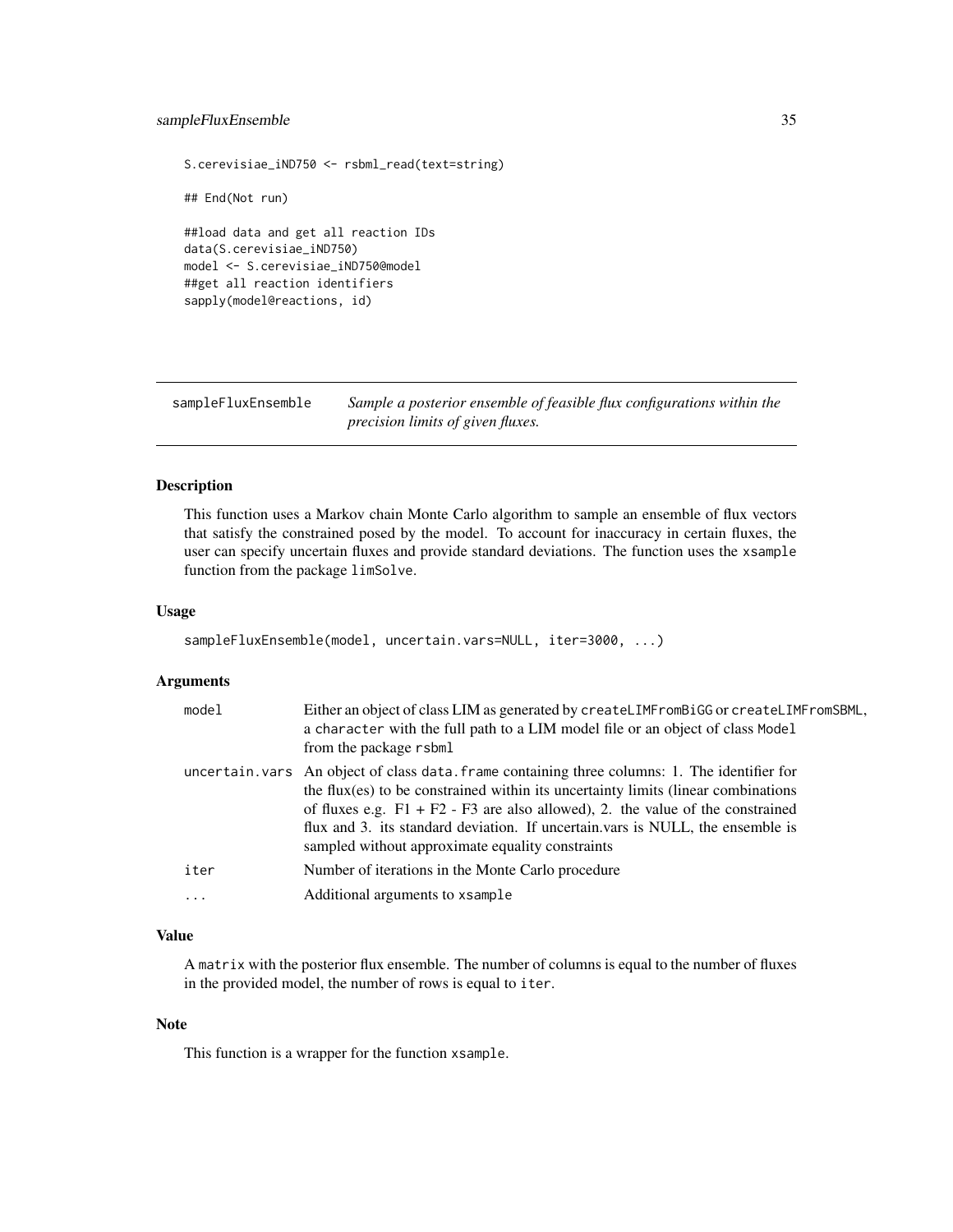## Author(s)

Hannes Hettling

## References

K. V. den Meersche, K. Soetaert, and D. V. Oevelen: xsample(): An R function for sampling linear inverse problems,Journal of Statistical Software, Code Snippets, vol. 30, pp. 1-15, 4 2009.

## See Also

xsample

## Examples

```
##get example model file of glycolysis and TCA cycle
limfile.path <- system.file("extdata", "Glycolysis_TCA.LIM",
package="BiGGR")
```

```
##Specify uncertainty of fluxes "R_GLCt1r", "R_O2t"
uncertain.vars <- data.frame(var=c("R_GLCt1r", "R_O2t"), value=c(0.4, 2.4), sd=c(0.08, 0.48))
##sample ensemble
ensemble <- sampleFluxEnsemble(limfile.path, uncertain.vars)
```

```
##Example in which linear combination of fluxes is constrained
atp.reacs <- "R_ATPS4m - R_NDPK1m - R_HEX1 - R_PFK - R_PGK + R_PYK"
uncertain.vars <- data.frame(var=atp.reacs, value=10, sd=1)
ensemble <- sampleFluxEnsemble(limfile.path, uncertain.vars)
```
sbml2hyperdraw *Returns a graph representation of an SBML model*

#### **Description**

Convert an SBML model to a RagraphBPH using hypergraph. Metabolites are displayed as nodes and reactions are displayed as directed edges connecting the nodes. If a vector of rates is given, edge widths are weighted according to the rates. For negative rates, edges are drawn in red and the arrow between the metabolites is reversed to represent the correct direction of the flux.

## Usage

```
sbml2hyperdraw(sbml.model, rates ,relevant.species,
relevant.reactions,layoutType, lwd.max, lwd.min, plt.margins)
```
<span id="page-35-0"></span>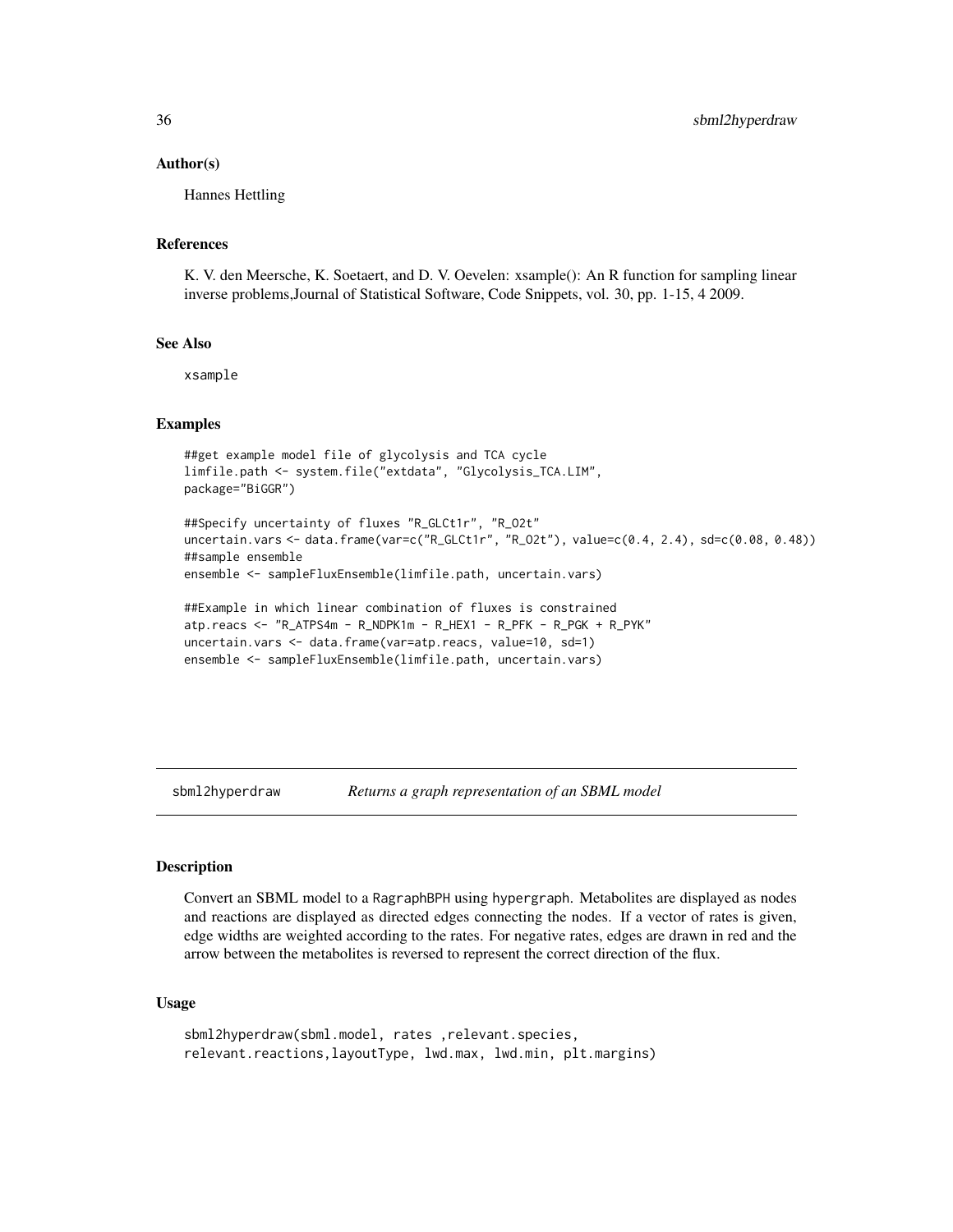## sbml2hyperdraw 37

## Arguments

| sbml.model         | an rsbml Model object                                                                                                                                                                                                                         |
|--------------------|-----------------------------------------------------------------------------------------------------------------------------------------------------------------------------------------------------------------------------------------------|
| rates              | a named vector with the rates of the reactions in the model. The names of the<br>rates must agree with the reaction identifiers in the sbml.model                                                                                             |
| relevant.species   |                                                                                                                                                                                                                                               |
|                    | a vector of type character defining a subset of species in the sbml. model to<br>be plotted. Defaults to all species identifiers in the sbml.model.                                                                                           |
| relevant.reactions |                                                                                                                                                                                                                                               |
|                    | a vector of type character defining a subset of reactions in the sbml.model to<br>be plotted. Defaults to all reactions identifiers in the sbml.model.                                                                                        |
| layoutType         | is a character string representing the layout engine to be used for visualization.<br>Current supported layouts are "dot", "twopi", "neato", "fdp", "sfdp" and "circo".<br>Defaults to "dot". See ?GraphvizLayouts for further documentation. |
| 1wd.max            | a numeric given the maximum edge width. Defaults to 3.                                                                                                                                                                                        |
| lwd.min            | a numeric given the minimum edge width. Defaults to 0.5.                                                                                                                                                                                      |
| plt.margins        | A numerical vector of the form c(bottom, left, top, right) giving additional white<br>space around the graph (in case long node or edge labels fall outside the plotting<br>region). Defaults to $c(150, 150, 150, 150)$ .                    |

## Value

Object of class RagraphBPH with the hypergraph representation of the SBML object.

#### Author(s)

Hannes Hettling <j.hettling@vu.nl>, Anand K. Gavai <anand.gavai@bioinformatics.nl>

## See Also

RagraphBPH hyperdraw

## Examples

```
##Generate an example model
path <- system.file("extdata", "Glycolysis_TCA_recon2_reactionIDs.txt", package="BiGGR")
reaction.ids <- scan(path, what=" ")
```

```
data("Recon2")
model <- buildSBMLFromReactionIDs(reaction.ids, Recon2)
```

```
##Plot ATP and ADP in cytosol and mitochondrion in model without rates
rel.sp <- c("M_adp_c", "M_atp_c", "M_adp_m", "M_atp_m")
hd <- sbml2hyperdraw(model, relevant.species=rel.sp)
plot(hd)
```

```
##Plot model with random rates
rates <- rnorm(length(model@reactions))
names(rates) <- sapply(model@reactions, id)
```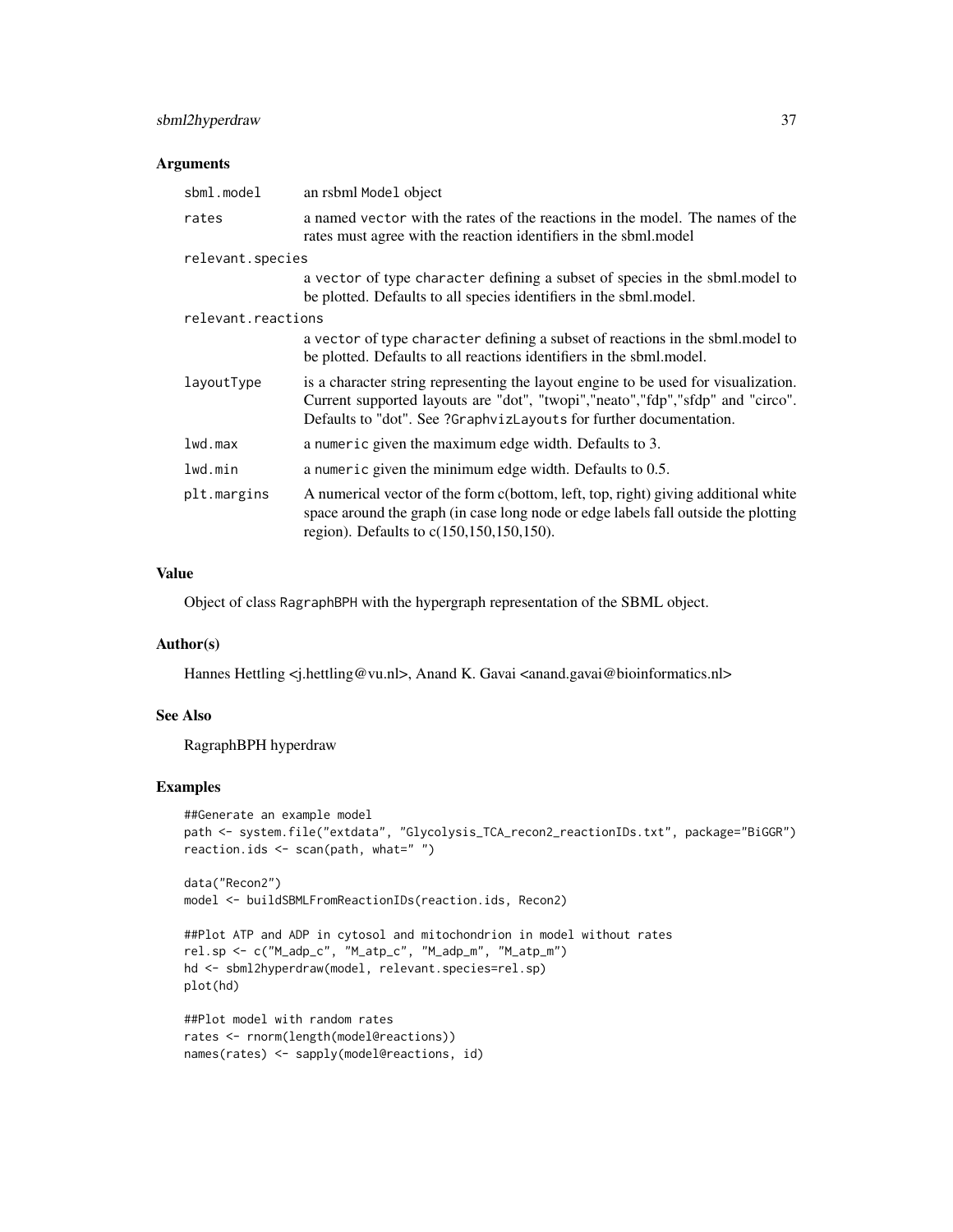hd <- sbml2hyperdraw(model, rates=rates, relevant.species=rel.sp, lwd.max=4) plot(hd)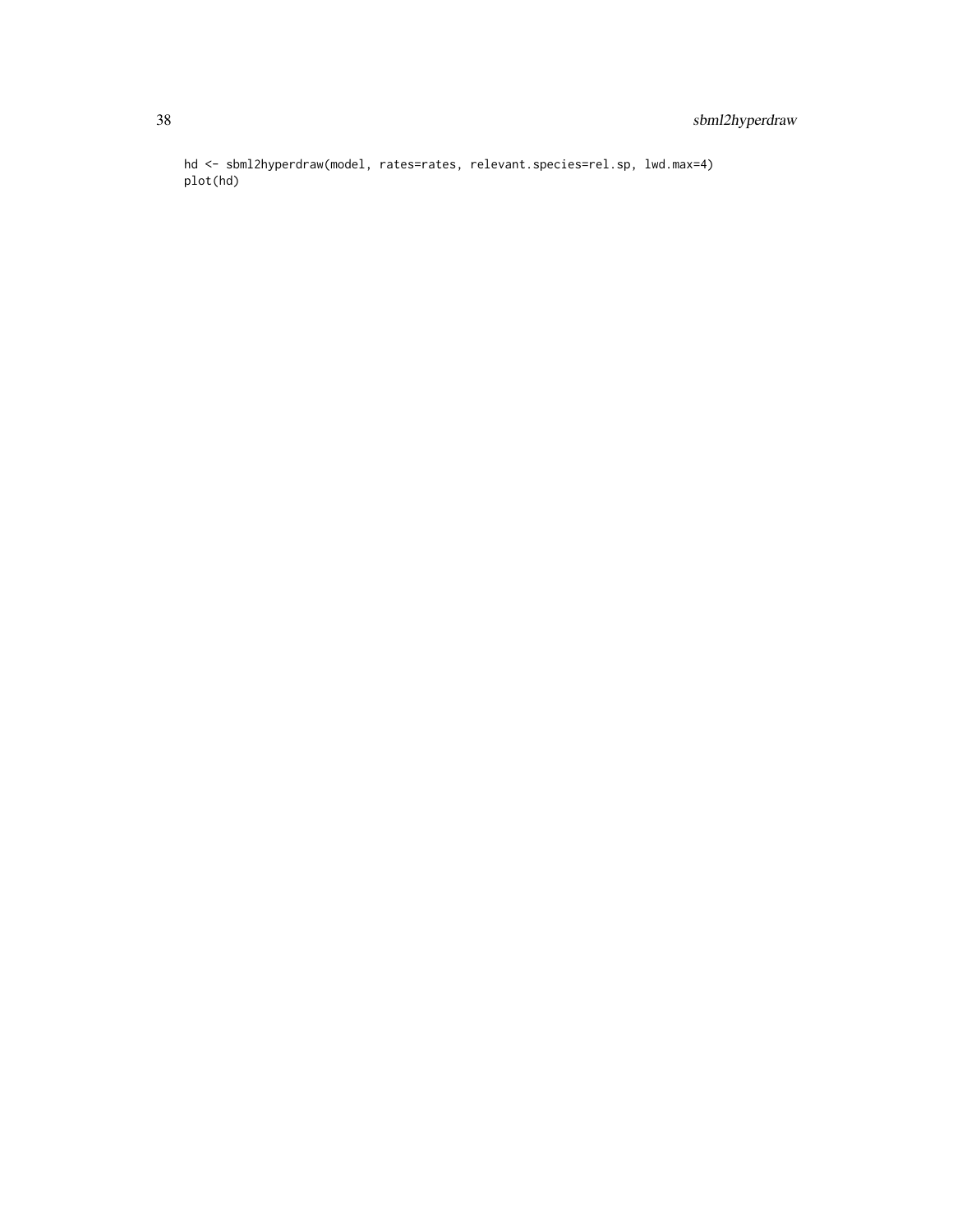# <span id="page-38-0"></span>**Index**

∗ BiGG buildSBMLFromBiGG, [5](#page-4-0) ∗ GPR Mapping gprMapping, [21](#page-20-0) gprMappingAvg, [22](#page-21-0) rmvSpliceVariant, [32](#page-31-0) ∗ Linear Inverse Models createLIMFromBiGG, [10](#page-9-0) createLIMFromSBML, [12](#page-11-0) ∗ Linear Optimization getRates, [20](#page-19-0) ∗ Linear optimization model file createLIMFromBiGG, [10](#page-9-0) createLIMFromSBML, [12](#page-11-0) ∗ SBML object createLIMFromSBML, [12](#page-11-0) ∗ biggr BiGGR-package, [2](#page-1-0) ∗ cerebral metabolic uptake rates dataset lying.tunell.data, [25](#page-24-0) ∗ ecoli E.coli\_iAF1260, [13](#page-12-0) E.coli\_iJR904, [14](#page-13-0) E.coli\_textbook, [16](#page-15-0) ∗ flux rates getRates, [20](#page-19-0) ∗ gene buildSBMLFromGenes, [6](#page-5-0) extractGeneAssociations, [17](#page-16-0) ∗ glycolysis Glycolysis, [21](#page-20-0) ∗ hpylori H.pylori\_ilT341, [23](#page-22-0) ∗ hsapiens H.sapiens\_Recon\_1, [24](#page-23-0) ∗ hyperdraw sbml2hyperdraw, [36](#page-35-0) ∗ hypergraph sbml2hyperdraw, [36](#page-35-0)

∗ list(AND) gprMapping, [21](#page-20-0) ∗ list(OR) gprMapping, [21](#page-20-0) ∗ mbarkeri M.barkeri\_iAF692, [27](#page-26-0) ∗ operator gprMapping, [21](#page-20-0) ∗ pathways buildSBMLFromPathways, [8](#page-7-0) sampleFluxEnsemble, [35](#page-34-0) ∗ pathway extractPathways, [18](#page-17-0) getPathwaysForSBML, [19](#page-18-0) ∗ putida P.putida\_iJN746, [29](#page-28-0) ∗ reactions buildSBMLFromReactionIDs, [9](#page-8-0) ∗ recon2 Recon2, [31](#page-30-0) ∗ saureus S.aureus\_iSB619, [33](#page-32-0) ∗ scervisiae S.cerevisiae\_iND750, [34](#page-33-0) ∗ tuberculosis M.tuberculosis\_iNJ661, [28](#page-27-0) BiGGR *(*BiGGR-package*)*, [2](#page-1-0) BiGGR-package, [2](#page-1-0) buildSBMLFromBiGG, [5](#page-4-0) buildSBMLFromGenes, [6,](#page-5-0) *[10](#page-9-0)*, *[18,](#page-17-0) [19](#page-18-0)* buildSBMLFromPathways, *[7](#page-6-0)*, [8,](#page-7-0) *[18,](#page-17-0) [19](#page-18-0)* buildSBMLFromReactionIDs, [9](#page-8-0) createLIMFromBiGG, [10](#page-9-0) createLIMFromSBML, *[6](#page-5-0)*, *[11](#page-10-0)*, [12](#page-11-0) E.coli\_iAF1260, [13](#page-12-0)

E.coli\_iJR904, [14](#page-13-0) E.coli\_textbook, [16](#page-15-0)